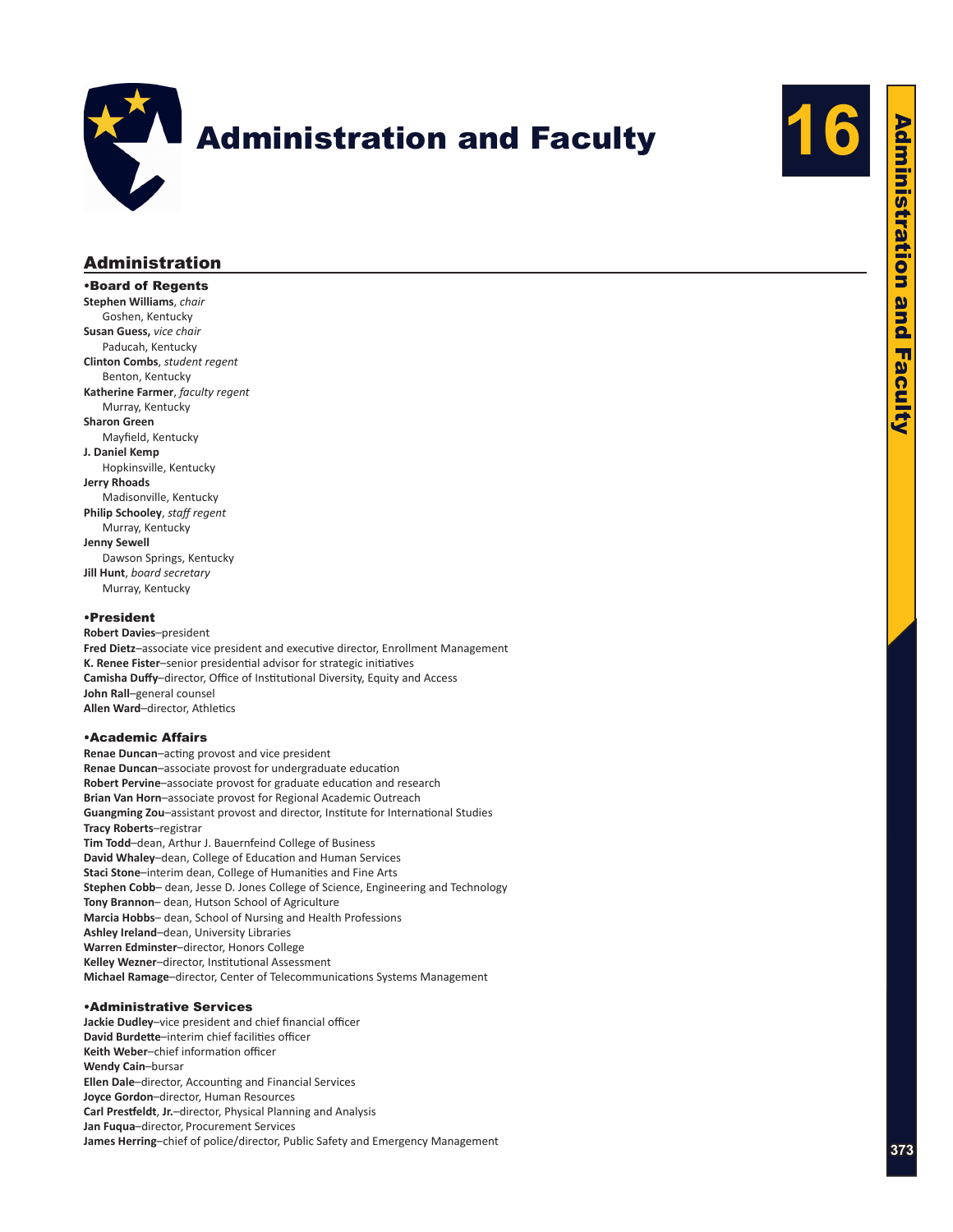### •Institutional Advancement

**Adrienne King**–vice president for marketing and outreach **TBA**–director, Community Relations and Alumni Affairs **Robert Jackson**–president, MSU Foundation and director of planned giving

#### •Student Affairs

**Don E. Robertson**–vice president **Michael Young**–associate vice president **Steve Leitch**–director, Campus Recreation and Wellness Center **Angie Trzepacz**–director, Counseling Services **Paula Amols**–director, Dining Services **Kimberly Paschall**–director, Health Services **David Wilson**–director, Housing **S.G. Carthell**–director, Multicultural Affairs **Velvet Wilson**–director, Student Disability Services **Re'Nita Avery-Meriwether**–director, Student Life and Curris Center **Melissa Cooper**–director, Student Support Services **Karol Hardison**–director, University Store **Abigail French**–director, Women's Center **Chris Trzepacz**–college head, Clark College **Crystal Coel**–college head, Elizabeth College **Greg Gierhart**–college head, Hart College **Kenneth Fister**–college head, Hester College **Squire Babcock**–college head, Regents College **TBA**–college head, Richmond College **Eric Umstead**–college head, Springer/Franklin College **TBA**–college head, White College

#### Faculty

Dates in parentheses indicate year of appointment at Murray State University. An \* denotes a member of the Graduate Faculty.

**Acharya**, Sunayan, assistant professor–economics. B.T., Indian Institute of Technology; M.S., Ph.D., University of Kentucky. (2012) **Adair**, Josh, associate professor–English. B.A., Blackburn College; M.A., Western Illinois University; Ph.D., Northern Illinois University. (2009)\* **Adongo**, Donald, associate professor–mathematics. B.S., Egerton University; M.S., University of South Carolina; Ph.D., Kansas State University. (2008)\* **Alkhatib**, Ihsan, associate professor–political science. B.A., American University of Beirut; M.A., University of Cincinnati; J.D., University of Toledo; Ph.D.,

Wayne State University. (2011)

**Allen**, David, assistant professor–education. B.S., Northeastern State University; M.S., Oklahoma State University; Ph.D., Texas State University. (2012) **Allenbaugh**, Rachel, associate professor–chemistry. B.S., Truman State University; Ph.D., University of North Carolina. (2009)\* **Almquist**, Bradley, professor–music. B.S.Ed., M.M., University of North Dakota; D.M.A., Louisiana State University. (1992)\*

**Alverson**, Leslie II, senior lecturer–mathematics. B.S., M.S., Murray State University. (2006)

**Anderson**, **Paul**, assistant professor–psychology. B.S., Georgia College and State University; M.S., Ph.D., University of Louisville. (2015)

**Andonova**, Yana, assistant professor–marketing. B.A., American University-Bulgaria; M.B.A., Ph.D., University of Massachusetts-Amherst. (2015) **Antje**, Gamble, assistant professor–art history. B.A., University of Wisconsin-Madision; M.A., School of the Art Institute of Chicago; Ph.D., University of Michigan. (2015)

**Antony**, Solomon, associate professor–computer information systems. B.E., Birla Institute of Technology and Science; Ph.D., Florida International University. (2005)\*

**Arkov**, Alexey, professor–biology. B.S., M.S., Moscow State University; Ph.D., University of Texas-Houston Health Science Center. (2007)\* **Armstrong**, Nancy., assistant professor–nursing. B.S.N., M.S.N., Northern Kentucky University; D.N.P., Eastern Kentucky University. (2012) **Arneson**, Michael, lecturer–English. B.S., M.A., Murray State University. (2014)

**Atieh**, Bassam, professor–occupational safety and health. B.Sc., Old Dominion University; M.P.H., University of Tennessee-Knoxville; M.B.A., University of Texas-Permian Basin; Sc.D., Tulane University. (1991)\*

**Atkerson**, Gary, lecturer–animal/equine science. B.S., M.S., Murray State University. (2008)

**Austin**, Christopher, lecturer–mathematics. B.S., M.S., Murray State University. (2010)

**Babcock**, Squire, professor–English. B.A., M.F.A., University of Massachusetts. (1992)

**Badasyan**, Narine, associate professor–economics. B.S., Yerevan State University; M.B.A., American University of Armenia; M.A., Ph.D., Virginia Polytechnic Institute and State University. (2004)\*

**Bagley**, Caitlin, assistant professor/reference librarian, B.A., University of Kentucky; M.L.S., Indiana University. (2010)\*

**Bahadir**, Mehmet Emre, assistant professor–industrial technology. B.S., Marmara University; M.A., Ph.D., University of Northern Iowa. (2007)

**Bakes**, Alan, associate professor–education. B.S., Brigham Young University; M.Coun., Ph.D., Idaho State University. (2005)\*

**Ballard**, Lori, lecturer–nursing. B.S.N., M.S.N., Murray State University. (2011)

**Balthrop**, David, chair, Department of Theatre; professor–theatre. B.A., Eastern Kentucky University; M.A., M.F.A., University of Cincinnati. (1993)\*

**Barnett**, Cynthia, senior lecturer–Spanish. B.A., Oregon State University; M.A.T., Bethel College; M.A., Murray State University (2). (2007)

**Baum,** Rebecca Pender, assistant professor–counseling. A.A., John A. Logan College; B.A., M.S.Ed., Southern Illinois University; Ph.D., Idaho State University. (2012)

**Beaver**, Jeanne, associate professor–art. B.F.A., M.A., Iowa State University; M.F.A., Indiana University. (2000)\*

**Beck**, Marc, assistant professor–computer science. B.S. Brescia University; M.S., Morehead State University; Ph.D., University of Louisville. (2015) **Beckers**, Laura, assistant professor–biological sciences. B.A., University of Tulsa; B.S., Northeastern State University; Ph.D., University of Missouri. (2015) **Beckers**, Oliver, assistant professor–biological sciences. M.S., Friedrich-Alexander University; Ph.D., University of Missouri. (2014)\*

**Bell**, Deborah, lecturer–English. B.A., M.A., Murray State University; Ph.D., Southern Illinois University. (2008)

**Bellah**, Kimberly, associate professor–agricultural education. B.S., M.S., California Polytechnic State University; Ph.D., University of Florida. (2011) **Belue**, Ted, senior lecturer–history. B.S., M.A., Murray State University. (1985)\*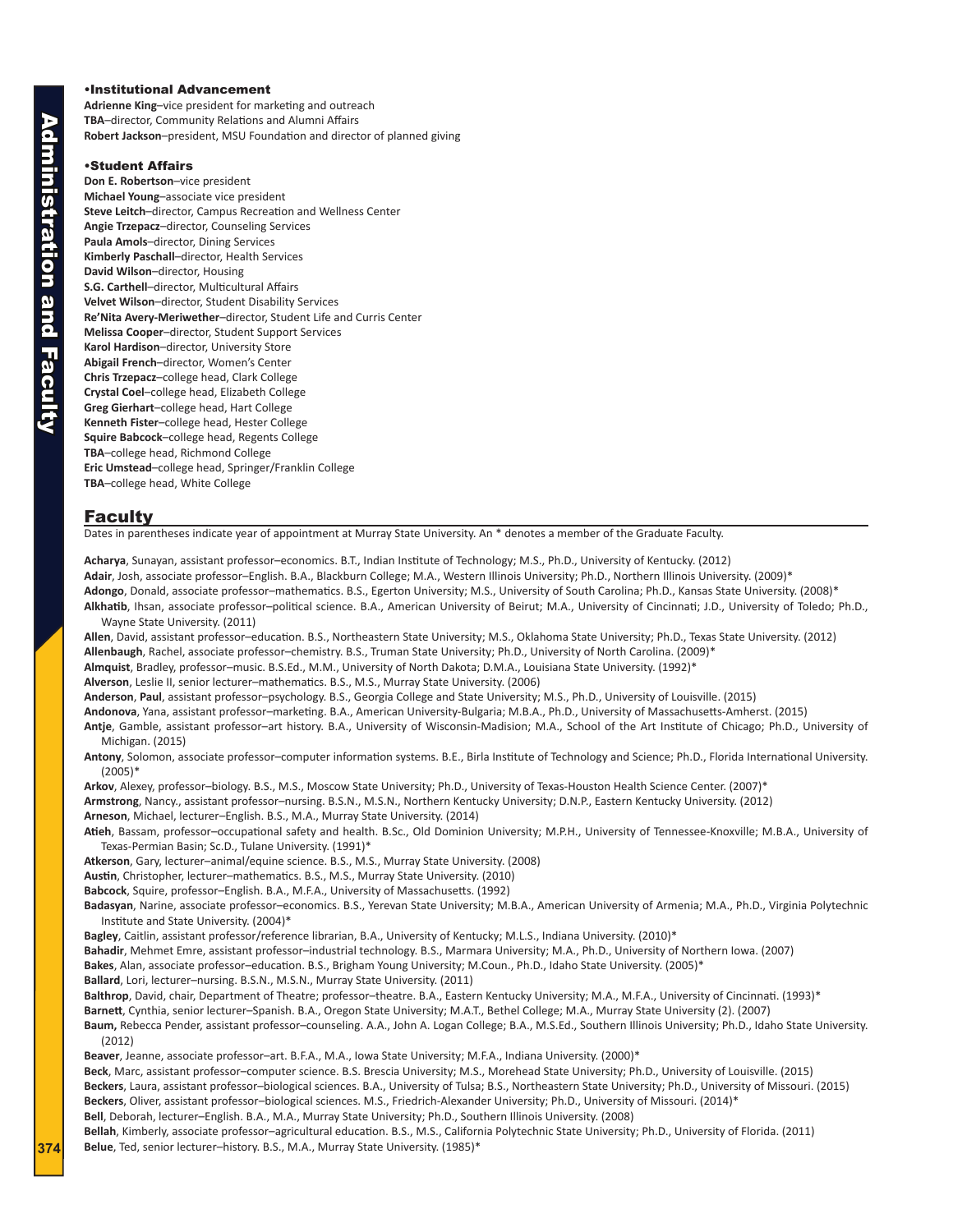**Betts**, Teresa, assistant professor–logistics and supply chain management. B.S., Iowa State University; M.B.A., Murray State University; Ph.D., Southern Illnois University. (2011)

**Binfield**, Kevin, professor–English. B.A., Nebraska Wesleyan University; M.A., Ph.D., University of Nebraska-Lincoln. (1997)\*

**Black**, Andrew, assistant professor–English. B.A., Mississippi State University; M.A., University of Memphis; Ph.D., University of Maryland. (2013)\*

**Black**, Randall, professor–music. B.M., Southern Illinois University; M.M., D.M., Indiana University. (1986)\*

**Bloomdahl**, Susana, chair, Department of Educational Studies, Leadership and Counseling; associate professor–education. B.S., Louisiana State University; M.A., University of New Orleans; Ph.D., University of Arkansas-Fayetteville. (2008)\*

**Bokeno**, R. Michael, chair, Department of Organizational Communication; professor–organizational communication. B.S.C., Ohio University; M.S., Murray State University; Ph.D., Purdue University. (1995)\*

**Bolin**, J. Duane, professor–history. B.A., Belmont University; M.A., Ph.D., University of Kentucky (1996)\*

**Bordieri**, Michael, assistant professor–psychology. B.S., University of Illinois; M.S., Southern Illinois University; Ph.D., University of Mississippi. (2014)\* **Boston**, Arthur, assistant professor– library science. B.A., Murray State University; M.L.S., University of Kentucky. (2016)

**Bourke**, Ashley, lecturer–education. B.S., M.Ed., Louisiana State University. (2014)

**Bourke**, Brian, assistant professor–education administration. B.S., University of South Carolina-Spartanburg; M.Ed., University of South Carolina; Ph.D., University of Alabama. (2014)\*

**Bowman**, Michael, professor–telecommunications systems management. B.S., Ouachita Baptist University; M.S., Naval Postgraduate School; Master in Strategic Studies, U.S. Army War College; Ph.D., George Mason University. (2005)\*

**Brannon**, Tony, dean, Hutson School of Agriculture. professor–agriculture. B.S., M.S., Murray State University; Ed.D., Oklahoma State University. (1988)\* **Brasfield**, David, professor–economics. B.A., M.S., Louisiana State University; Ph.D., University of North Carolina. (1986)\*

Brookhiser, Judy, associate professor-recreation. B.S., Western Illinois University; M.S., Pennsylvania State University; Re.D., Indiana University. (1990)\* **Brown**, Cory, assistant professor–education. B.S., Eastern Michigan University; M.Ed., University of Cincinnati; Ph.D., Ohio State University. (2013)

**Brown**, Maria, assistant professor–psychology. B.S., University of Massachusetts; M.S., Ph.D., Vanderbilt University. (2012)\*

**Brown**, O. Ted III, professor–English. B.A., University of Redlands; M.A., Ph.D., Claremont Graduate School. (1991)\*

**Brown**, Susan, lecturer–communication disorders. B.S., M.A., University of Kansas. (1995)

**Bryant**, James, professor–art. B.F.A., Herron School of Art, Indiana University; M.F.A., Louisiana State University. (1995)\*

**Bunget**, Gheorghe, assistant professor–engineering. B.S., Polytechnic University-Romania; M.S., Ph.D., North Carolina State University. (2015)

**Bunker**, Randy, assistant professor–accounting. B.S., Arkansas State University; M.B.A., University of Central Arkansas; Ph.D., University of Mississippi. (2011)

**Byers**, Dina, associate professor–nursing. B.S.N., M.S.N., Murray State University; Ph.D., University of Tennessee-Memphis. (2004)\*

**Byrd**, Traci, lecturer–occupational safety and health. B.S., M.A., Murray State University; Ed.D., Union University. (2001)

**Callahan**, Kathy, chair, Department of History; associate professor–history. B.S., M.S., Indiana State University; M.A., Ph.D., Marquette University. (2009) **Campoy**, Renee, professor–education. B.S., University of Missouri-St. Louis; M.A., Webster University; Ed.D., University of Missouri-St. Louis. (1996)\*

**Canerdy**, Terry, head, Department of Veterinary Technology and Pre-Veterinary Medicine; professor–agriculture. B.S., University of Tennessee-Martin; D.V.M., University of Tennessee-Knoxville. (1984)\*

**Canning**, David, associate professor–biology. B.Sc., Manchester University; D.Phil., Oxford University. (1996)\*

**Carthell**, Alicia, senior lecturer–English. B.A., M.A., University of Miami. (2006)

**Casey**, Michelle, assistant professor–geosciences. B.A., Macalester College; M.S., Virginia Polytechnic Institute and State University; Ph.D., Yale University. (2015)\*

**Cetin**, Haluk, professor–geosciences. B.S., M.S., Hacettepe University; Ph.D., Purdue University. (1995)\*

**Chakradhar**, Kala, associate professor–social work. B.Sc., M.S.W., University of Madras; M.Phil., National Institute of Mental Health and Neurosciences; Ph.D., Tata Institute of Social Sciences. (2004)\*

**Chamberlain**, Don, chair, Department of Accounting; professor–accounting. B.S., West Virginia Institute of Technology; M.B.A., Murray State University; D.B.A, University of Kentucky C.G.F.M. (1977)\*

**Claiborne**, Daniel, chair, Institute of Engineering; associate professor–industrial and engineering technology. B.S., M.S., Murray State University; Ph.D., University of Missouri-Columbia. (1985)\*

**Clardy**, Brian, assistant professor–history. B.A., University of Tennessee-Martin; M.A., Murray State University; Ph.D., University of Southern Illinois-Carbondale. (2006)\*

**Clark**, Landon, assistant professor–education. B.A., Freed-Hardeman University; M.A., Geneva College; Ed.D., Vanderbilt University-Peabody College. (2016) **Clark**, Teresa, assistant professor–education. B.A., M.A., Geneva College; Ed.D., Vanderbilt University. (2014)\*

**Claywell**, Gina, professor–English. B.A., Western Kentucky University; M.A., Ph.D., University of Tennessee. (1996)\*

**Clear**, Kasey J., assistant professor–chemistry. B.S., Indiana University; Ph.D., University of Notre Dame. (2016)

**Clemson**, Cindy, assistant professor–special education. B.S., State University College-Buffalo; M.A.Ed., Murray State University; Ed.D., Western Kentucky University. (2015)

**Clinger**, James, professor–political science. B.A., M.A., University of Kansas; Ph.D., Washington University. (2002)\*

**Cobb**, Barbara, professor–English. B.A., Wellesly College; M.A., Ph.D., Rutgers University. (2002)\*

**Cobb**, Stephen, dean, Jesse D. Jones College of Science, Engineering and Technology; professor–engineering and physics. B.S., M.S., Murray State University; M.S., Ph.D., Georgia Institute of Technology. (1988)\*

**Coleman**, Crystal, senior lecturer–organizational communication. B.A., Hampton University; M.A., University of Louisiana-Monroe; J.D., Southern University Law Center. (1995)

**Collins**, Craig, assistant professor–mathematics. B.S., M.S., Murray State University. Ph.D., University of Tennessee. (2015)

**Conover**, Alysia, lecturer–agriculture. B.S.A., M.S., Murray State University. (2014)

**Cothran**, Kem, lecturer–education. B.S., M.A. Ed., Murray State University. (2014)

**Coulter**, Karen, assistant professor–communication disorders. B.S., Illinois State University; M.S., Indiana State University; Ph.D., University of Louisville. (2014)

**Cox**, J. Ricky, professor–chemistry. B.S., University of Tennessee-Martin; M.S., Murray State University; Ph.D., University of Tennessee-Knoxville. (1999)\* **Cox**, Stephen, associate professor–organizational communication. B.A., M.A., Western Kentucky University; Ph.D., University of Missouri-Columbia. (1997)\*

**Crawford**, Maribeth, assistant professor–music. B.M., Mississippi College; M.M., D.M.A., University of Cincinnati. (2015)

**Crider**, Matthew, assistant professor–theatre. B.F.A., University of Florida; M.F.A., Brandeis University. (2012)

**Crofton**, John, professor–engineering and physics. B.S., B.E.E., M.S., Ph.D., Auburn University. (1994)\*

**Cross**, Summer, assistant professor–nursing. B.S.N., M.S.N., Murray State University; Ph.D., University of Missouri-Kansas City. (2009)\*

**Cushen**, Patrick, assistant professor–psychology. B.A., Saint Louis University; M.A., Ph.D., University of Illinois. (2014)\*

**Crofton**, Judy, senior lecturer–English. B.A., M.A., Auburn University. (2007)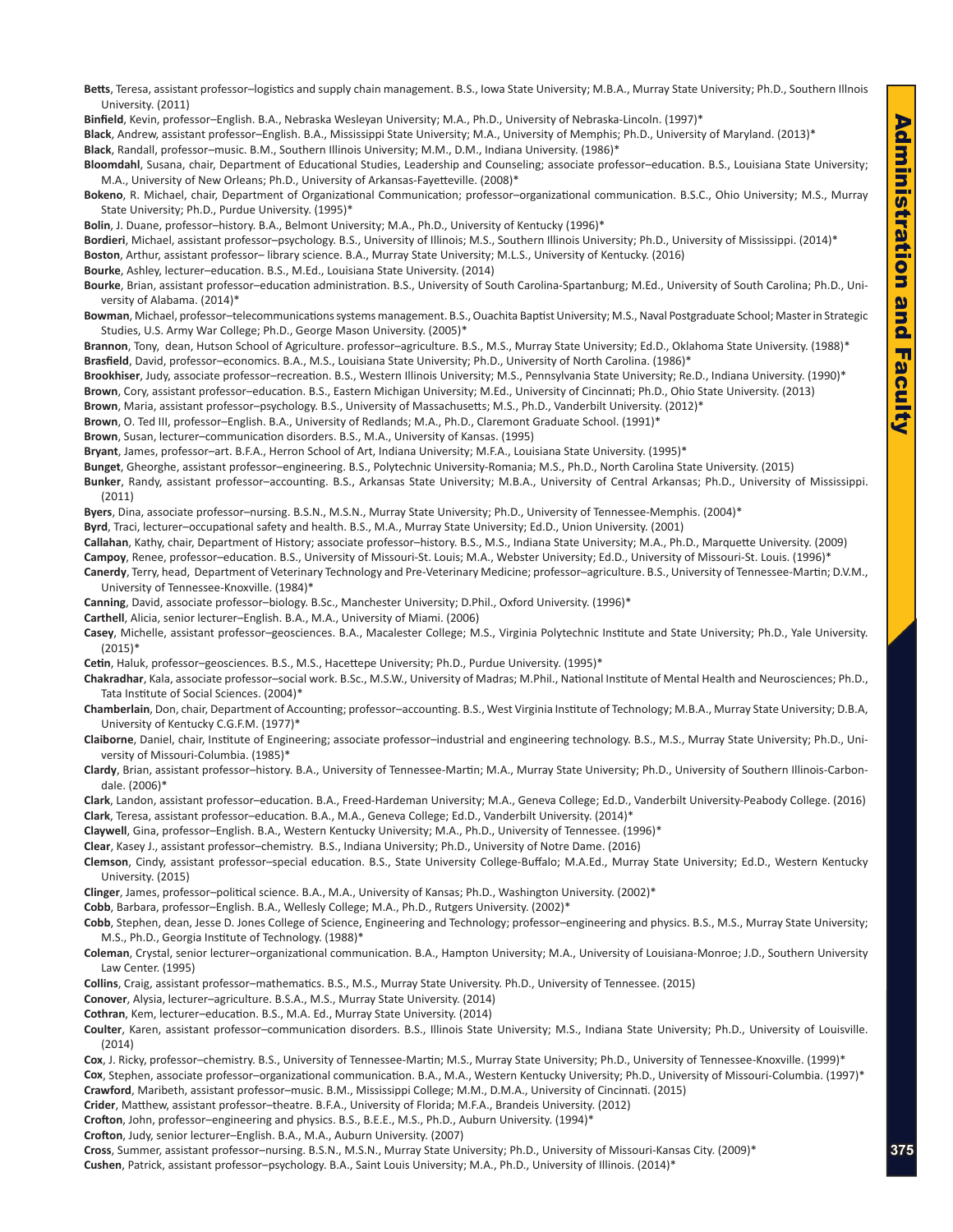**Cyzewski**, Julie, assistant professor-English. B.A., Gordon College; M.Ed., Arcadia University; Ed.S., Simmons College; M.A., University of Connecticut; Ph.D., The Ohio State University. (2016)

**D'Ambrosio**, Mike, associate professor–music. B.A., Lehigh University; M.M., Ph.D., University of Cincinnati. (2008)\*

**Davis**, Amanda, assistant professor–animal and equine sciences. B.S., Southern Arkansas University; M.S., Ph.D., University of Arkansas. (2015)

**Dawkins**, Laura, professor–English. B.A., University of Louisville; M.A., University of Kentucky; Ph.D., Indiana University. (2000)\*

**DeBella**, Joseph, associate professor–physical education. B.S., Northeastern University. VT MED, Norwich University; Ph.D., Texas A&M University. (2002)\* **Derting**, Terry, professor–biology. B.A., Mount Holyoke College; M.S., Virginia Polytechnic Institute and State University; Ph.D., Indiana University. (1993)\* **DeWees**, William, professor–animal health technology. B.S., M.S., University of Tennessee; DVM, Mississippi State University. (2005)\*

Dodd, Amelia, assistant professor–exercise science; B.S., Murray State University; M.P.T., University of Louisville; D.P.T., University of Kentucky. (2006)\*

**Dodson**, Richard, assistant professor–education administration. B.S., University of Kansas; M.A.Ed., Ed.D., Northern Arizona University. (2011)\*

**Donnelly**, Robert, professor–mathematics. B.S., Liberty University; Ph.D., University of North Carolina-Chapel Hill. (1997)\*

**Donovan**, Elizabeth, assistant professor–mathematics. B.S., M.S., Worcester Polytechnic Institute; M.S., Ph.D., Northeastern University. (2015)

**Doom**, Anna, lecturer–animal health technology. B.S., M.S., Murray State University. (2007)

**Dublin**, Steve, senior lecturer–management and marketing. B.S., M.B.A., Murray State University. (1998)

**Duncan**, Janine, assistant professor–education. B.S., University of Illinois-Urbana-Champaign; M.Ed., Ph.D., University of Missouri-St. Louis. (2016)

**Duncan**, Leslie, lecturer–industrial and engineering technology. B.S. Murray State University (2006), M.S., PhD., Vanderbilt University. (2016)

**Duncan**, Renae, acting provost; professor–psychology. B.A., University of Maryland; M.S., Ph.D., Florida State University. (1993)\*

**Dunham**, Mardis, professor–school psychology. B.S., M.S., S.S.P., Northeast Louisiana University; Ph.D., University of Missouri. (1997)\*

**Dunn**, Jessica, assistant professor–finance. B.S., M.S., Murray State University; Ph.D., Southern Illinois University. (2013)\*

**Durr**, David, Baurenfeind endowed chair in investment management; professor–finance. B.B.A., University of Texas-Austin; M.B.A., Stephen F. Austin State University; Ph.D., University of North Texas. (2003)\*

**Dwelly**, Priscilla, assistant professor–exercise science. B.S., Eastern Kentucky University; M.S., Florida International University; Ph.D., University of Arkansas. (2015)\*

**Easterling**, Joshua, assistant professor–English. B.A., University of Maryland (2); M.A., Ph.D., Ohio State University. (2015)

**Eaton**, David, chair, Department of Economics and Finance; professor–economics. B.A., University of Maryland; M.A., University of Michigan; M.Div., Midwestern Baptist Theological Seminary; Ph.D., University of Michigan. (1996)\*

**Ebert**, Reika, chair, Department of Modern Languages; associate professor–German. B.A., M.A., Philipps Universitat; Ph.D., University of Washington. (2000)\*

**Edminster**, Warren, director, Honors College; professor–English. B.A., Ph.D., Baylor University; M.A., Clemson University. (2000)\*

**Ekida**, Fusae, assistant professor–Japanese. B.A., Yamaguchi Women's University; M.A., Ohio State University; M.A., Ph.D., University of Washington. (2015)

**El-Masri**, Bassil, assistant professor–geosciences. B.S., Lebanese University; M.S., Texas Tech University; Ph.D., Indiana University. (2014)\*

**Engelson**, Leslie, associate professor/technical services librarian. B.A., Northwest University; M.L.I.S., University of Washington. (2011)\*

**Engineer**, Urmi, assistant professor–history. B.A., Wake Forest University; M.A., Ph.D., University of California. (2015)\*

**Epperson**, Alison, assistant professor–health education. B.S., M.S., Murray State University; Ph.D., Southern Illinois University. (2012)\*

**Erdmann**, Jeremy, lecturer–athletic training. B.S., University of Iowa; M.A., Murray State University. (2001)

**Erdmann**, Kristan, assistant professor–athletic training. B.S., M.S., Eastern Kentucky University; Ed.D., University of Kentucky. (2013)\*

**Erickson**, Scott, associate professor–music. B.M.E., University of Wisconsin; M.M., University of Michigan. (1985)

**Erikson**, Debra, assistant professor–education. B.S., Chicago State University; M.S., Northern Illinois University; Ph.D., University of Illinois-Urbana/Champaign. (2012)

**Esau**, Robin, lecturer–nonprofit leadership studies. B.I.S., M.A., Murray State University. (2014)

**Ezumah**, Bellarmine, associate professor–journalism. B.S., St. John's University; M.S., Brooklyn College; Ph.D., Howard University. (2012)

**Fannin**, Harry, chair, Department of Chemistry; professor–chemistry. B.S., Murray State University; Ph.D., University of Cincinnati. (1988)\*

Fannin, John, associate professor-music. B.S., Edinboro State College; M.M., New Mexico State University. (1995)\*

**Farmer**, Katherine, associate professor/reference librarian/director of curriculum materials. B.A., Mississippi College; M.L.I.S., University of Southern Mississippi. (2009)\*

**Farrell**, Kathleen, professor–nursing. B.S., M.S., State University of Stonybrook, N.Y.; D.S.N., University of Tennessee-Memphis. (1997)\*

**Fawzy**, Wafaa, associate professor–chemistry. B.S., M.S., Alexandria University; Ph.D., Michigan State University. (2008)\*

**Ferguson**, David, professor–agriculture/agronomy. B.S., M.S., Ohio State University; Ph.D., Kansas State University. (1996)\*

**Ferreira**, Bertus, professor–criminal justice. B.A., University of South Africa; B.A., Wichita State University; M.S., M.S., Central Missouri State University; M.Phil., St. John's College, University of Cambridge, England; Ed.D., Oklahoma State University. CPP, CFE, CST, DABFE, FACFE (2005)\*

Field-Bartholomew, Tana, associate professor-music. B.A., Luther College; M.M., D.M.A., University of Cincinnati Conservatory of Music. (2010)\*

**Fister**, Kenneth, senior lecturer–mathematics. B.S., Georgetown College; M.S., University of Tennessee. (1996)

**Fister**, Renee, professor–mathematics. B.S., Transylvania University; M.S., Ph.D., University of Tennessee. (1996)\*

**Flinn**, Michael, associate professor–biology. B.A., Concordia College; M.S., Kansas State University; Ph.D., Southern Illinois University. (2008)\*

**Ford**, Marcia, assistant professor–telecommunication systems management. B.S., M.S., Murray State University; Ph.D., Indiana State University. (2004)

**Foote**, Paul, assistant professor–political science. B.A., West Chester University; M.A., Villanova University; Ph.D., Georgia State University. (2002) **Fowler**, Anna, lecturer–nursing. B.S.N., M.S.N., Murray State University. (2009)

**Fuller**, Claire A., chair, Department of Biological Sciences; professor–biology. B.A., University of California-San Diego; M.S., Ph.D., Oregon State University. (1997)\*

**Gagnon**, Paul, assistant professor–biological sciences. B.A., Baylor University; M.F.S., Yale School of Forestry and Environmental Studies; Ph.D., Louisiana State University. (2011)

**Gamble**, Antje, assistant professor–art. B.A., University of Wisconsin; M.A., School of the Art Institute of Chicago; Ph.D., University of Michigan. (2016) **Gao**, Jie, assistant professor–history. B.A., M.A., Beijing University; Ph.D., University of Western Ontario. (2016)

**Garrett**, Mica, associate professor–Spanish. B.A., M.A., Ph.D., University of Nebraska-Lincoln. (1995)\*

**Garth**, Katy, associate professor–nursing. B.S.N., Murray State University; M.S.N., Vanderbilt University; Ph.D., University of Tennessee Health Science Center. (1993)\*

**Gayman**, Cynthia, professor–philosophy. B.A., Seattle University; M.A., Ph.D., Southern Illinois University-Carbondale. (2003)\*

Gesler, David, associate professor-organizational communication. B.A., University of California-Davis; M.A., Murray State University; Ph.D., University of Tennessee. (2003)\*

**Gianforte**, Matthew, assistant professor–music. B.M., Catholic University of America; M.M., D.M., Indiana University. (2011)\* **Gibson**, David, associate professor–mathematics. B.A., M.S., M.A., Ed.D., University of Kentucky (1995)\*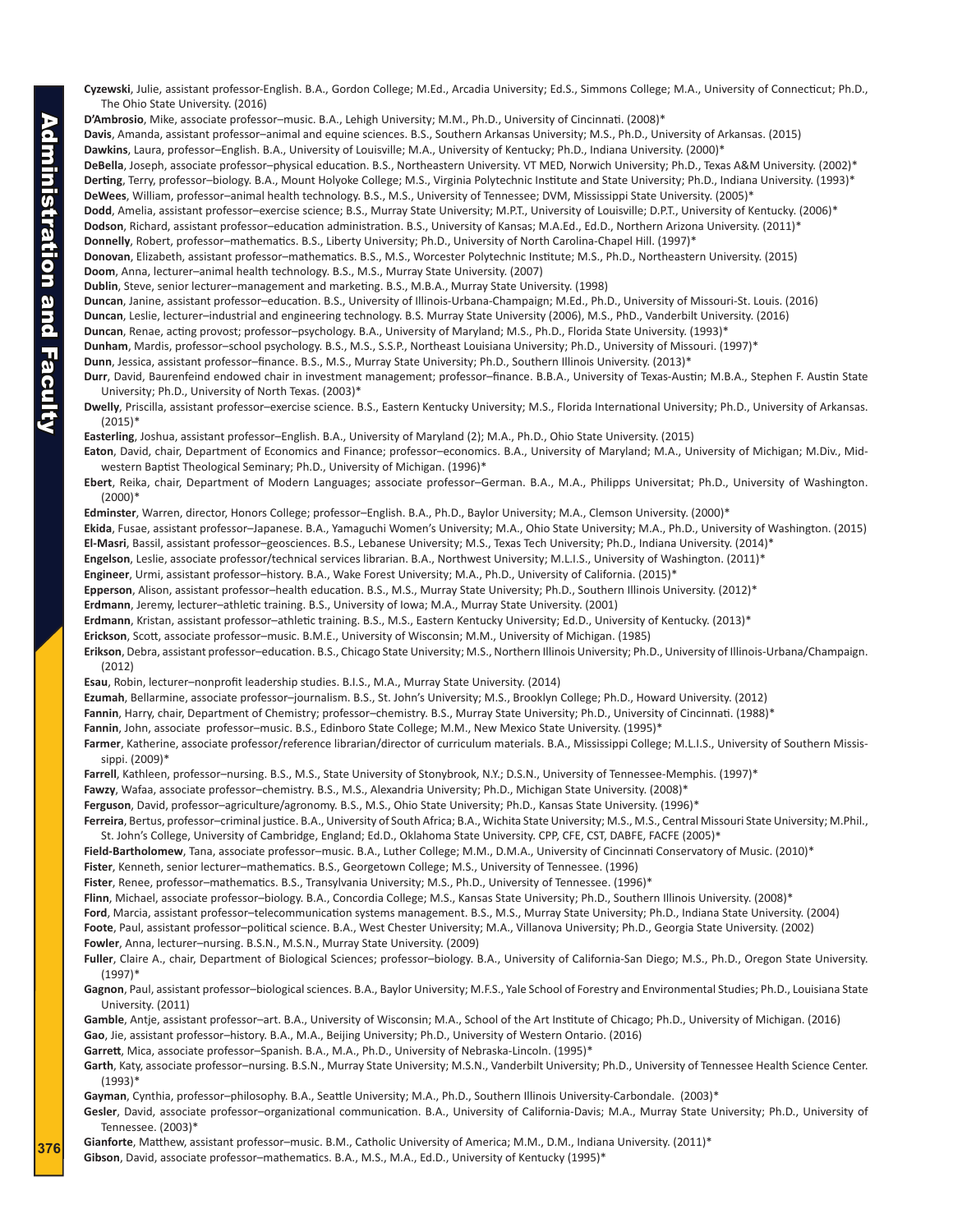**Gierhart**, Gregory, lecturer–education. B.A., M.A., Murray State University. (2003)

**Giess**, SallyAnn, assistant professor–communication disorders. B.A., M.A., State University of New York-Buffalo; J.D., University of Dayton School of Law; Ph.D., University of Florida. (2016)

Gill, Sharon, professor–education. B.S., University of Louisville; B.S., M.A., Northern Kentucky University; Ed.D., University of Cincinnati. (1994)\*

**Giltner**, Brian, lecturer–industrial and engineering technology. B.S., University of Missouri-Rolla; M.S., Southern Illinois University-Carbondale. (2013) **Godfrey**, Raymond, assistant professsor-occupational safety and health. B.S., University of Florida; M.Ed., Florida Atlantic University; M.S.B.C., Ph.D., University

of Florida. (2014)\*

**Goggins**, Rory, associate professor–philosophy. B.A., Montclair State University; Ph.D., University of Pennsylvania. (2008)\* **Gowen**, G. Michael, lecturer–recreation. B.S., M.A., Murray State University. (2013)

**Graham**, Lissa, professor–theatre. B.A., Christopher Newport University; M.F.A., Virginia Commonwealth University. (1996)\*

**Grant**, Christina, assistant professor–elementary education. B.S., Iowa State University; M.A.Ed., Viterbo University; Ph.D., Ball State University. (2014)\* **Greer**, Bobbie, lecturer–organizational communication. B.A., Randolph-Macon Women's College; M.A., Murray State University. (2001)

**Grossman**, Amanda, associate professor–accounting. B.A., M.S., Texas A & M University; Ph.D., Southern Illnois University. (2007)\*

**Gupta**, Ramesh, professor–toxicology; D.V.M., G.B., Pant University of Agriculture and Technology; Ph.D., Punjab Agricultural University. (1987)\*

**Guse**, Eran, associate professor–economics. B.S., University of Wisconsin-Eau Claire; M.S., Ph.D., University of Oregon. (2003)\*

**Gutwirth**, Sarah, professor–art. B.F.A, Pacific Northwest College of Art; M.F.A., Pratt Institute. (1998)\*

**Guyer**, Cheryl, lecturer–veterinary sciences. B.S., Eastern Illinois University; M.S., D.V.M., University of Illinois. (2006)

**Hackathorn**, Jana, assistant professor–psychology. B.A., Park University; M.A., University of Saint Mary; Ph.D., Saint Louis University. (2011)\*

**Han**, Henry (Xiaoxu), assistant professor–computer science. B.M., Shaanxi Normal University; M.S., M.C.S., Ph.D., University of Iowa. (2016)

**Hancock**, Katherine, assistant professor–criminal justice. B.S., M.S., Ph.D., University of Central Florida. (2014)

**Hand-Bryant**, Nicole, professor–art. B.S., Nazareth College; B.F.A., University of South Dakota; M.F.A., University of Miami. (2000)\*

Handayani, Iin, associate professor-soil science. B.S., Gadjah Mada University; M.S., University of Arkansas; Ph.D., University of Kentucky. (2006)\*

**Hansen**, Jacqueline, chair, Department of Early Childhood and Elementary Education; professor–education. B.A., Doane College; M.A., Ed.D., University of Nebraska. (2000)\*

**Harris**, Daniel, assistant professor–accounting. B.S., Washington and Lee University; M.Acc., Florida State University; J.D., University of Miami School of Law; Ph.D., University of Mississippi. (2015)

**Hart**, John, lecturer–telecommunication systems management. B.S., M.S., Murray State University. (2001)

**Hart**, Sharon, assistant professor–communication disorders. B.S., Murray State University; M.A., University of Tennessee; Ph.D., University of Kentucky. (1997)\*

**Hassan**, Seid, professor–economics. B.A., American University of Cairo; M.A., Texas Tech University; Ph.D., Texas A&M University. (1992)\*

**Hatakeyama**, Yoko, senior lecturer–Japanese. B.A., Aoyama Gakuin University; M.A., Murray State University. (1994)

**Haynes**, Christopher, lecturer–journalism and mass communications. B.S., M.S., Murray State University. (2012)

**He**, Kate, professor–biology. B.S., M.S., Northeast Forestry University; Ph.D., University of Western Ontario. (2005)\*

**Hendley**, Alexandra, assistant professor–political science. B.A., Southwestern University; M.A., Ph.D., University of California. (2013)

**Hepworth**, Daniel, associate professor–criminal justice. B.A., University of Wyoming; M.S., Ph.D., University of Illinois-Chicago. (2010)\*

**Hereford**, James, professor–engineering and physics. B.S., Stanford University; M.S., Ph.D., Georgia Institute of Technology. (2001)\*

**Hildebrant**, Jake, lecturer–engineering technology. B.S., Murray State University; M.S., Western Kentucky University. (2013)

**Hill**, John, assistant professor–music. B.M.E., M.M., Butler University; D.M.A., Indiana University. (2004)\*

**Hill**, Todd, associate professor–music. B.M.E., M.M.E., Murray State University; Ed.D., Boise State University. (2006)

**Hilton**, Marjorie, associate professor–history. B.S., Louisiana State University; M.A., University of South Alabama; Ph.D., University of Illinois. (2011)\*

**Hinton**, Marcie, associate professor–journalism and mass communications. B.A., Samford University; M.A., Murray State University; Ph.D., University of Tennessee. (2013)\*

**Hirtz**, Nathaniel, lecturer–mathematics and statistics. B.S., Southeast Missouri State University; M.S., Murray State University; M.S., University of Illinois-Urbana-Champaign. (2013)

**Hobbs**, Marcia, dean, School of Nursing and Health Professions; professor–nursing. B.S.N., DePauw University; M.S., University of Hawaii; D.S.N., University of Alabama. (2011)\*

**Hoffman**, Laura, assistant professor–pre-veterinary medicine. B.S., Murray State University; D.V.M., Auburn University. (2014)

**Holmes**, Terence, professor–marketing and telecommunications systems management. B.S., University of Louisville; M.B.A., University of Kentucky; Ph.D., University of Cincinnati. (2000)\*

**Hong**, Sung-Ho, assistant professor–geosciences. B.S., Korea University; M.S., Ph.D., New Mexico Institute of Mining and Technology. (2009)\* **Hoover**, William, associate professor–agriculture mechanization. B.S., M.S., Murray State University; Ph.D., Purdue University. (2008) **Hopley**, Sarah, assistant professor/special collection and exhibits librarian. B.S., Edgewood College; M.L.I.S., University of Wisconsin. (2015) **Humphreys**, James, associate professor–history. B.S., Campbell University; M.A., North Carolina State University; Ph.D., Mississippi State University. (2008)\* **Humphreys**, Joy, interim chair, Department of Management, Marketing and Business Administration; associate professor–business administration. B.A., M.A., Murray State University; Ph.D., Southern Illinois University. (2008)\*

**Huang**, Yundong, assistant professor–management. M.B.A., Ph.D., Texas A&M International University. (2014)

**Ireland**, Ashley, dean, University Libraries; associate professor–library science; reference librarian. B.A., M.S. Murray State University. (2008)

**Islam**, Chhanda, professor–education. B.S., M.S., University of Southern Mississippi; Ed.S., Ph.D., Jackson State University. (2000)\*

**Irvin**, Aaron, assistant professor–history. B.A., Western Washington University; M.A., Ph.D., University of California. (2012)\*

**Ivansic**, Dubravko, associate professor–mathematics. B.S., University of Zagreb; M.A., Ph.D., University of Oklahoma. (2002)\*

**Jerrell**, Carrie, associate professor–English. B.S., University of Evansville; M.A., John Hopkins University; Ph.D., Texas Tech University. (2009)\*

**Johns**, Timothy, associate professor–English. B.A., Oberlin College; M.A., San Francisco State; Ph.D., State University of New York-Stony Brook. (2008)\*

**Johnson**, Dennis, associate professor–music. B.M.E., University of Michigan; M.M.E., Michigan State University. (1985)\*

**Johnson**, Leigh, associate professor–business ethics and law. B.S., Centre College; J.D., University of Kentucky (2006)\*

**Johnson**, Robert, associate professor–chemistry. B.S., Centre College; Ph.D., University of Kentucky (2006)\*

**Johnston**, Tim, professor–marketing. B.S., University of Illinois Urbana-Champaign; M.B.A., Harvard University; Ph.D., University of California-Berkeley. (2007)\*

**Jointer**, Stanley, assistant professor–computer science. B.S., University of California-Riverside; M.S., Ph.D., University of Texas. (2014)

**Jones**, Felecia, senior lecturer–animal health technology. B.S., M.S., Murray State University. (1997)

**Jones**, William, associate professor–English. B.A., Occidental College; M.A., Ph.D., Univeristy of California-Santa Cruz. (2008)\*

**Joyce**, Amanda, assistant professor–psychology. B.S., University of North Carolina; M.S., Ph.D., Virginia Tech University. (2014)\*

**Khalil**, Rahsa, lecturer–occupational safety and health. B.Sc., Al-Zaytoonah Private University of Jordan; M.S., Murray State University. (2016)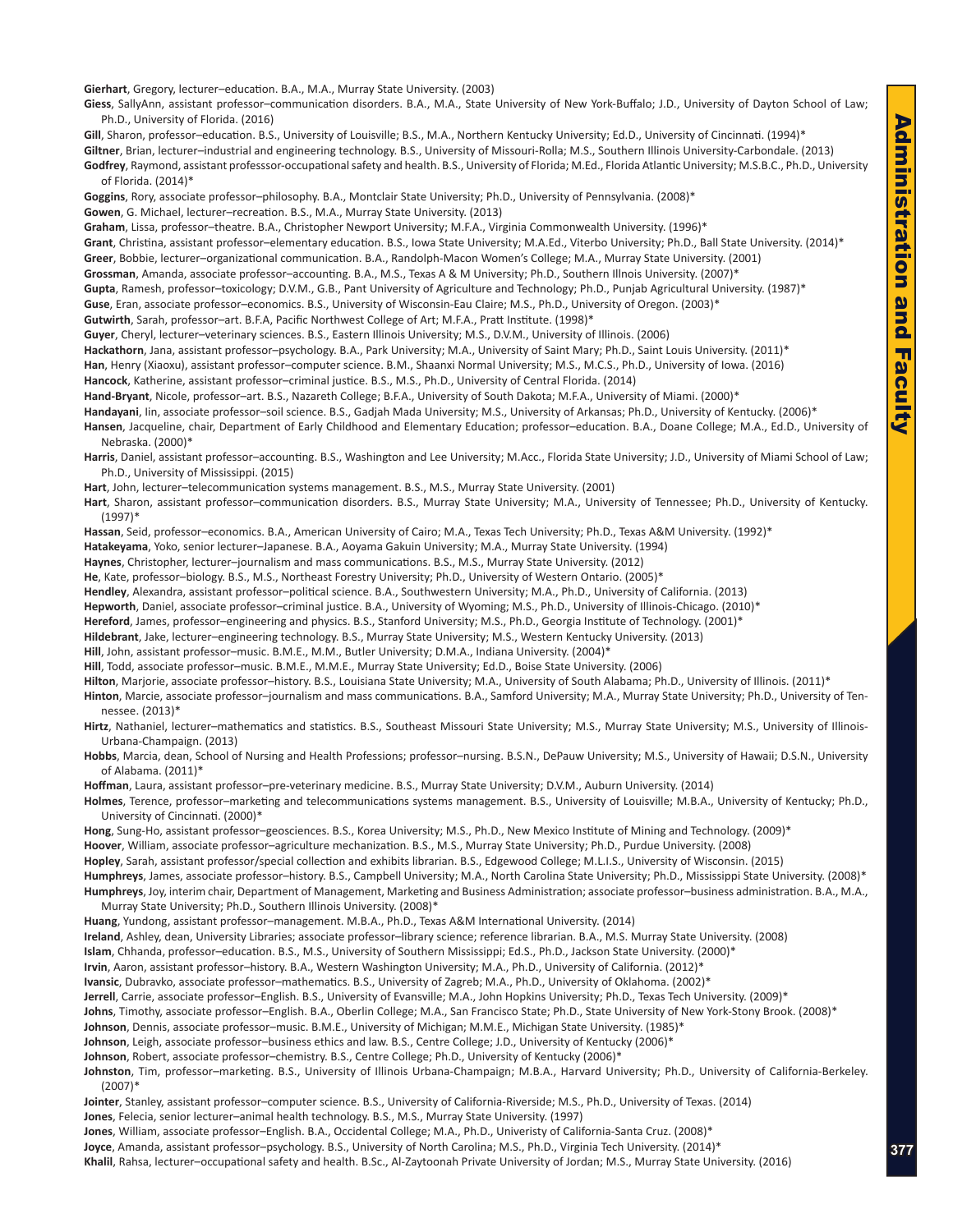**Kalinski**, Michael, chair, Department of Applied Health Sciences; professor–exercise science. B.S., Kyiv State Institute of Physical Education; M.S., Uzhorod State University; Ph.D., Institute of Biochemistry. (2013)\*

**Kane**, Martin, lecturer–Spanish. B.A., M.A., Miami University. (2015)

**Kang**, Choong-Nam, chair, Department of Political Science and Sociology; associate professor–political science. B.A, M.A., Hanyang University; Ph.D., State University of New York-Buffalo. (2011)

**Karlsson**, Marie, assistant professor–psychology. B.S., University of Florida; M.A., University of Arkansas; Ph.D., University of Arkansas. (2015) **Keller**, R. Heath, associate professor–management. B.S.B., M.B.A., Murray State University; Ph.D., University of Southern Illinois-Carbondale. (2011)

**Keller**, Randal, professor–occupational safety and health. B.A., Eisenhower College; M.S., Ph.D., Utah State University. (1996)\*

**Kemp**, Michael, professor–industrial and engineering technology. B.S., Tennessee Technology University; M.S., Utah State University; Ph.D., Tennessee Technology University. (1995)\*

**Kim**, Dong, associate professor–library science, systems librarian. B.A., KonKuk University, South Korea, M.L.I.S., University of South Carolina. (2008) **Kleinhans**, Kelly, associate professor–communication disorders. B.S., M.A., Kent State University; Ph.D., University of Kentucky (2001)\*

- **Kobraei**, Hamid, professor–engineering and physics. B.S., National University of Teheran; M.S., American University; Ph.D., West Virginia University. (1986)\* **Koren**, Johan, professor–education. B.A., University of Stirling; M.Div., Association Free Lutheran Theological Seminary; A.M.L.S., Ph.D., University of Michigan. (2003)\*
- **Kramer**, Cynthia, lecturer–mathematics and statistics. B.S., M.A., Murray State University. (2014)

**Krotov**, Vladyslav, assistant professor–computer information systems. B.B.A., International Christian University; M.B.A., Ph.D., University of Houston. (2015) **Kupinski**, Erica, assistant professor–music. B.M., Augusta State University; M.M., University of Georgia; Ph.D., University of Mississippi. (2015) **Lacewell**, Steve, professor–finance. B.S., University of Tennessee-Martin; M.S., Murray State University. Ph.D., Mississippi State University. (1999)\*

**Laster**, Carey, assistant professor–serology. M.S., D.V.M., Auburn University. (2001)

**Lavery**, Christopher, associate professor–art and design. A.A.S., Finger Lakes Community College; B.A., State University of New York; M.F.A., University of Colorado. (2012)

**Leedy**, Aleck, associate professor–engineering and physics. B.S., M.S., University of Kentucky; M.S., Ph.D., Auburn University. (2009)\*

**Lewis**, Scott, associate professor–mathematics. B.S., Brown University; M.S., Ph.D., University of Rhode Island. (1999)\*

**Leys**, Dale, professor–art. B.F.A., Layton School of Art and Design; M.A., M.F.A., University of Wisconsin. (1977)\*

**Liljequist**, Laura, professor–psychology. B.S., Depauw University; M.S., Ph.D, University of South Florida. (1998)\*

**Lim**, Ailam, assistant professor–veterinary science. B.S., M.S., University of Malaya; Ph.D., Michigan State University. (2016)

**Lindner**, Christine B., assistant professor–history. B.A., Gordon College; M.A., Durham University; Ph.D. University of Edinburgh. (2016)

**Linnhoff**, Stefan, associate professor–marketing. M.B.A., Berry College; J.D., University of Munster; Ph.D., University of Mississippi. (2010)\*

**Littlepage**, Benjamin, assistant professor–education administration. B.S., M.A.Ed., Western Kentucky University; Ed.D., University of Memphis. (2013)\* **Locke**, Scott, professor–music. B.M., Ball State University; M.M., University of Southern California; D.A., Ball State University. (1995)\*

- **Loganathan**, Bommanna, professor–chemistry. B.S., University of Madras, India; M.S., Annamalai University, India; Ph.D., Ehime University, Japan. (2000)\* **Lopez**, Carlos, lecturer–telecommunications systems management. B.A.B., M.S., Murray State University. (2014)
- **Lucko**, Paul, chair, Department of Community Leadership and Human Services; associate professor–criminal justice. B.A., M.A., Texas A&M University; Ph.D., University of Texas-Austin. (2000)\*
- **Lyons**, Robert, assistant dean, College of Education and Human Services; professor–education. B.S., M.A., Murray State University; Ed.D., University of Memphis. (2000)\*

**Magee**, W. Gross, lecturer–graphic communications media. B.S., M.S., Murray State University. (1997)

**Mailow**, Tonia, assistant professor–nursing. B.S.N., M.S.N., University of Hawaii; D.N.P., Eastern Kentucky University. (2008)

**Mahoney**, Jamie, assistant professor–special education. B.A., M.A., Auburn University; Ed.D., University of Phoenix. (2014)\*

**Martin**, Sarah, assistant professor–art. B.F.A., University of Wisconsin; M.F.A., University of Massachusetts. (2014)

**Martin**, Sidney, lecturer–industrial and engineering technology. B.S., M.S. University of Massachusetts-North Dartmouth. (2014)

**Martin**, Timothy, assistant professor–art. B.F.A., University of Tennessee; M.F.A., Virginia Commonwealth University. (2015)

**Matlock**, Pam, lecturer–special education. B.S., Western Kentucky University; M.A., Murray State University. (2002)

**McCarthy**, C. Maeve, professor–mathematics. B.Sc., M.Sc., National University of Ireland; M.A., Ph.D., Rice University. (1998)\*

**McCoy**, James, distinguished professor–economics. A.B., Xavier University; Ph.D., University of North Carolina. (1985)\*

**McCutchen**, Patricia, senior lecturer–sociology. B.S., Murray State University; M.S., University of Louisville. (2000) **McIntosh**, Sally, lecturer–English. B.S., M.A., Murray State University. (1995)

**Mecklin**, Christopher, professor–mathematics. B.S., University of Wyoming; M.S., Ph.D., University of Northern Colorado. (2000)\*

**Medford**, Cindy, lecturer–occupational safety and health. B.S., Murray State University; M.A., University of Phoenix. (2014)

**Menchinger**, Brent, professor–theatre. B.S., Western Michigan University; M.F.A., Wayne State University. (2000)\*

**Meriedeth**, Peggy, lecturer–social work. B.S.W., M.S., Murray State University; M.S.W., Western Kentucky University. (2009)

**Miles**, Sandra, professor–management. B.S., University of Wisconsin-Greenbay; M.B.A., D.B.A., Southern Illinois University-Carbondale. (1991)\*

**Milkman**, Martin, professor–economics. B.A., Brandeis University; M.S., Ph.D., University of Oregon. (1987)\*

**Miller**, Kevin, associate professor–chemistry. B.S., University of Dayton; Ph.D., University of Notre Dame. (2010)\*

**Miller**, Mickey, lecturer–organizational communication. B.S., Bethel College; M.S., Murray State University. (2005)

**Mitchell**, Christopher, associate professor–music. B.M., Michigan State University; M.M., D.M., Florida State University. (2007)

**Morgan**, Joseph, professor–agricultural education. B.S., M.S., Murray State University; Ph.D., Oklahoma State University. (1997)\*

- **Morgan**, Michael, associate professor–English. B.A., Pennsylvania State University; M.A., Old Dominion University; Ed.D., University of Massachusetts. (1991)\*
- **Morris**, Gary, associate professor–occupational safety and health. B.S., Murray State University; M.S., Ph.D., Old Dominion University. (2011)\* **Morrison**, Jennifer, assistant professor–political science. B.A., George Mason University; M.A., Ph.D., Troy State University. (2015) **Morrow**, Ryan, lecturer–agribusiness. B.S., M.S., Murray State University. (2002) **Muenzberg**, John, lecturer–English. B.A., University of St. Thomas; Ph.D., Marquette University. (2015)\*

**Mulligan**, William, Jr., professor–history. B.A., Assumption College. A.M., Ph.D., Clark University. (1993)\*

**Mullins**, Shauna, lecturer–developmental mathematics. B.S., M.S., Murray State University. (2000) **Murch**, Carol, assistant professor–nursing. B.S.N., M.S.N., D.N.P., Murray State University. (2015)

**Murphy**, Peter, professor–English. B.A., State University College of Potsdam; M.A., University of Toronto; M.A., Ph.D., State University of New York-Buffalo.

(1987)\* **Musselman**, Meagan, associate professor–education. B.S., M.A., Murray State University; Ph.D., Southern Illinois University-Carbondale. (2008)\* **Musunuru**, Naveen, assistant professor–agriculture science. B.S., M.S., A.N.G. Ranga Agricultural University; Ph.D., Texas Tech University. (2016) **Muuka**, N. Gerry, professor–management. B.B.A., Copperbelt University; M.B.A., Murray State University; Ph.D., University of Edinburgh. (1994)\*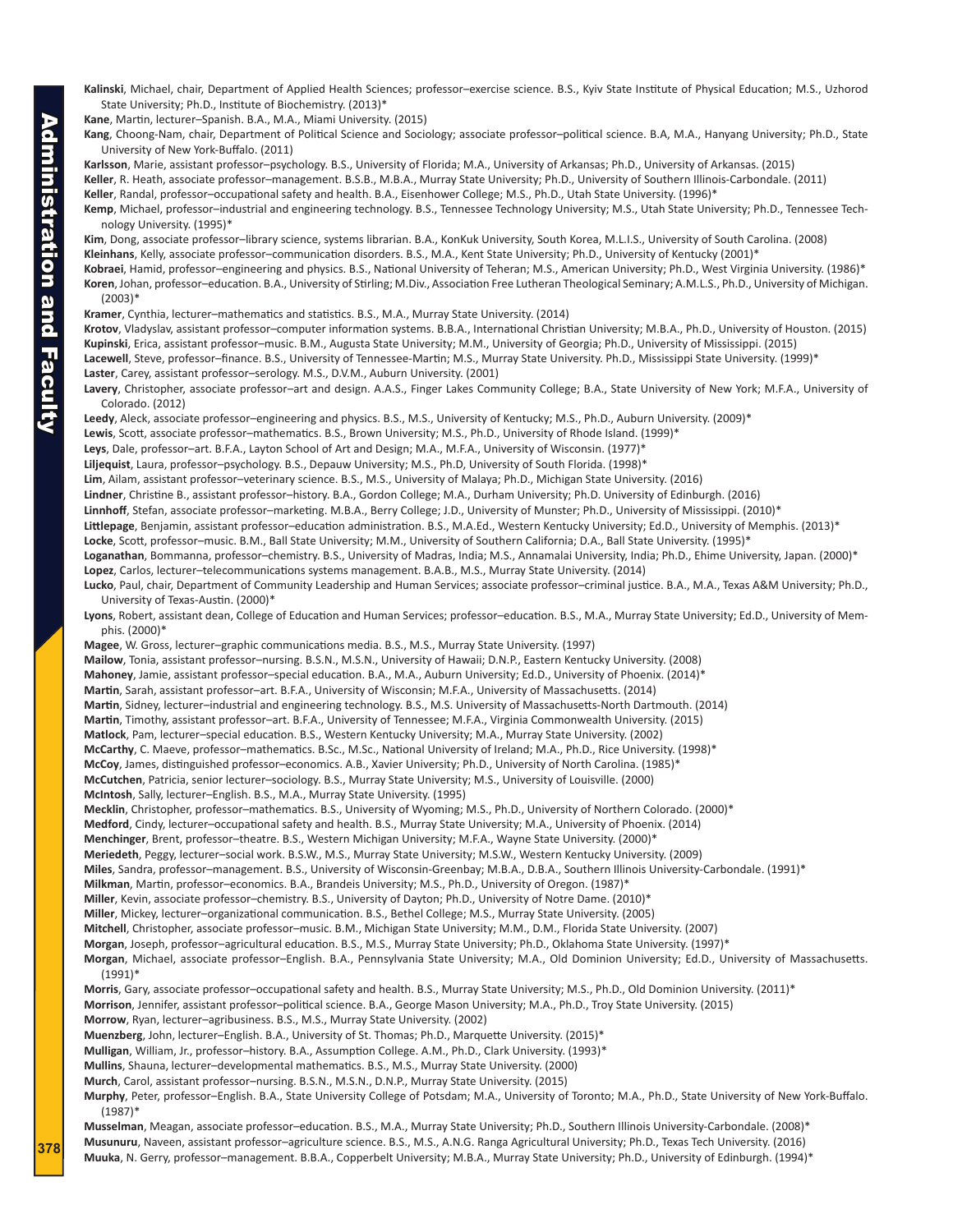**Naber**, Jessica, associate professor–nursing. B.S.N., Murray State University; M.S.N., Bellarmine University; Ph.D., University of Tennessee-Knoxville. (2007)\* **Nakamura**, Suguru, associate professor–biology; M.D., Jiangxi Medical University of China; Ph.D., Tokyo Medical and Dental of Japan. (2003)\*

**Neelon**, Ann, professor–English. B.A., Holy Cross College; M.F.A., University of Massachusetts. (1992)\*

**Nielsen**, Danielle, assistant professor–English. B.A., Nebraska Wesleyan; M.A., Ph.D., Case Western Reserve University. (2010)\*

**Nititham**, Diane, assistant professor–sociology. B.A., M.A., DePaul University; Ph.D., University College Dublin. (2015)

**Norsworthy**, Brent, lecturer–graphics communication media. B.S., M.S., Murray State University. (2008)

**North**, Jeremy, assistant professor–logistics and supply chain management. B.B.A., M.B.A., Pittsburgh State University; Ph.D., University of Missouri-St. Louis. (2014)

**O'Shaughnessy**, Denise, assistant professor–accounting. B.B.A., M.Acc., Ph.D., University of Texas-El Paso. (2014)

**Okuda**, Masaru, associate professor–telecommunications systems management. B.S., Brigham Young University; M.S., Ph.D., University of Pittsburgh (2006) **Oliver**, Rebecca, assistant professor–political science. B.Sc., Universite de Montreal; Ph.D., Northwestern University. (2016)

**Ortega**, Heidi, associate professor–theatre. B.A., Westminster College; M.A., Humbolt State University; M.F.A., Virginia Commonwealth University-Richmond. (2008)\*

- **Ortmann**, Anthony, associate professor–archaeology. B.A., Southern Illinois University-Carbondale; M.A., Ph.D., Tulane University. (2007)\*
- **Osborne**, Jeffrey, associate professor–English. B.A., M.A., Radford University; Ph.D., University of Kentucky. (2004)\*

**Ottway**, J. Rudy, assistant professor–industrial and engineering technology. B.S., M.S., Murray State University; Ph.D., Indiana State University. (2007)

- **Owens**, Debbie, interim chair, Department of Journalism and Mass Communications; associate professor–journalism and mass communications. B.A., City University of New York; M.S., University of Illinois; Ph.D., University of Florida. (2002)\*
- **Paine**, Jessica, lecture-nutrition. B.S., M.S., Murray State University. (2015)

Palmer, William, assistant professor-industrial and engineering technology. B.A., Elmhurst College; M.S., Southern Illinois University-Carbondale. (1990)\* **Papajeski**, Barbie, senior lecturer–animal health technology. B.S., M.S., Murray State University. (1995)

**Parish**, Patty, lecturer–organizational communication. B.S., Mid-Continent University; M.S., Murray State University. (2007)

**Park**, Ho Ryong, assistant professor–English. B.A., Daejin University; M.A., State University of New York-Stony Brook; Ph.D., University of South Florida.  $(2013)*$ 

**Park**, Mee Youn, assistant professor–music. B.M., Yonsei University; M.M., D.M., Indiana University. (2013)\*

**Park**, Mi-Hwa, associate professor–education. B.A., Korea National Open University; M.Ed., Sungkyunkwan University; M.Ed., University of Iowa; Ph.D., University of Texas-Austin. (2010)

- Park, Sue-Jean, associate professor–music. B.M., Seoul National University; M.M., Yale University; D.M.A., University of Texas-Austin. (2006)\*
- **Parr**, Brian, head, Department of Agricultural Science; professor–agricultural education. B.S., M.S., University of Tennessee. Ph.D., Oklahoma State University. (2015)
- Parr, Kemaly, assistant professor-career and technical education. B.S., East Tennessee State University; M.D.H., University of Tennessee; Ph.D., Auburn University. (2015)\*

Patel, Samir, associate professor-counseling. B.S., M.A., Ph.D., University of Central Florida. (2010)<sup>\*</sup>

- Pathak, Manoj, assistant professor-mathematics and statistics. B.S., M.S., Tribhuvan University; M.S., Kansas State University; M.S., Ph.D., University of Nebraska. (2014)\*
- Patterson, Lynn, associate professor-education. B.S., M.Ed., Middle Tennessee State University; Ed.D., Tennessee State University. (2008)\*

**Payne**, Jonathon, lecturer–civil engineering technology. B.S., M.S., Murray State University. (2014)

Pearson, Kelly, professor-mathematics. B.S., California State University; M.S., Utah State University; Ph.D., University of Oregon. (2000)\*

**Perlow**, Michael, professor–nursing. B.S., Purdue University. B.S.N., Eastern Kentucky University; M.S.N., University of Evansville; D.N.S., Indiana University. (1984)\*

**Perry**, Kevin, associate professor–construction engineering. B.S., University of Kentucky; M.Arch., University of Tennessee. (2010)

**Pervine**, Robert, associate provost; professor–mathematics. B.S., Purdue University; M.S., Western Kentucky University; Ph.D., University of Kentucky (1985)\*

Pharis, Thomas, assistant professor-educational administration. B.B.A, M.A.Ed., Ed.S., Valdosta State College; Ed.D., Valdosta State University. (2013)\* **Phillips**, Dale, assistant professor–English. B.A., University of North Carolina-Chapel Hill; M.A., Hollins College; M.F.A., University of Arkansas. (2010)

**Phillipy**, Daryl, assistant professor–theatre; B.S., Middle Tennessee State University; M.F.A., University of Southern Mississippi. (2011)

**Picech-Reisinger**, Elena, assistant professor–modern languages. B.S., York College of Pennsylvania; M.Ed., Millersville University; Ph.D., Johns Hopkins University. (2014)\*

Pilgrim, Robert, associate professor-computer science. B.A., Murray State University; M.S., Ph.D., University of Alabama-Huntsville. (1990)\* Pittman, Louis, assistant professor-veterinary sciences. B.S., D.V.M., Auburn University. (1994)\*

**Pittman-Munke**, Margaret, associate professor–social work. B.A., Hollins College; M.L.S., University of Texas-Austin; M.S.W., M.Ed., Our Lady of the Lake University; Ph.D., University of Texas-Austin. (2002)\*

**Pizzo**, David, associate professor–history. B.A., Duke University; M.A., Ph.D., University of North Carolina-Chapel Hill. (2007)\*

Porr, Cheryl, assistant professor-animal/equine science. B.S., Texas A&M University; M.S., University of Florida; Ph.D., Virginia Tech. (2012)\*

Porter, John, professor–mathematics. B.S., Jacksonville State University; M.S., University of Wisconsin-Milwaukee; Ph.D., Auburn University. (2001)<sup>\*</sup>

**Post**, Ben, assistant professor–Spanish. B.A., Calvin College; M.A., Ph.D., University of Wisconsin-Madison. (2016)

**Pritchett**, April, senior lecturer–mathematics. B.S., M.S., Murray State University. (1997)

**Provine**, Dean Ann, lecturer–animal health technology. B.S., M.S., Murray State University. (2002)

Qualls, Kevin, assistant professor-journalism and mass communications. B.A., University of Kentucky, M.A., Marshall University; J.D. Liberty University School of Law (2008)\*

**Raj**, Victor, chair, Department of Computer Science and Information Systems; professor–computer information systems. M.Sc., Osmania University, India; M.S., Ph.D., University of Kentucky (1990)\*

**Rashid**, Taufiq, senior lecturer–history. B.A., University of Kentucky; M.A., Indiana University. (2004)\*

**Ray**, Teri, lecturer–management. B.S., Campbellsville University; M.B.A., Morehead State University. (2010)

**Rea**, Stephanie, professor–music. B.M., East Tennessee State University; M.M., D.M., Florida State University. (2000)\*

**Reed**, Deborah, assistant professor–veterinary sciences. B.S., M.S., Western Kentucky University. D.V.M., Auburn University. (2006)

Reed, Dusty, assistant professor-education. B.S., Murray State University; M.Ed., Ed.D., Trevecca Nazarene University. (2014)<sup>\*</sup>

**Reed**, Mary, lecturer–economics. B.B.A., University of Kentucky; M.S., Murray State University. (1991)

**Reeves**, Brenda, assistant professor–exercise science. B.A., M.Ed., Bowling Green State University; Ph.D., University of Toledo. (2016)

**Reeves**, Kristin, assistant professor–art. B.F.A., Ball State University; M.F.A., University of Florida. (2015)

**Reid**, Kristin, lecturer–nursing. B.S.N., M.S.N., Murray State University. (2015)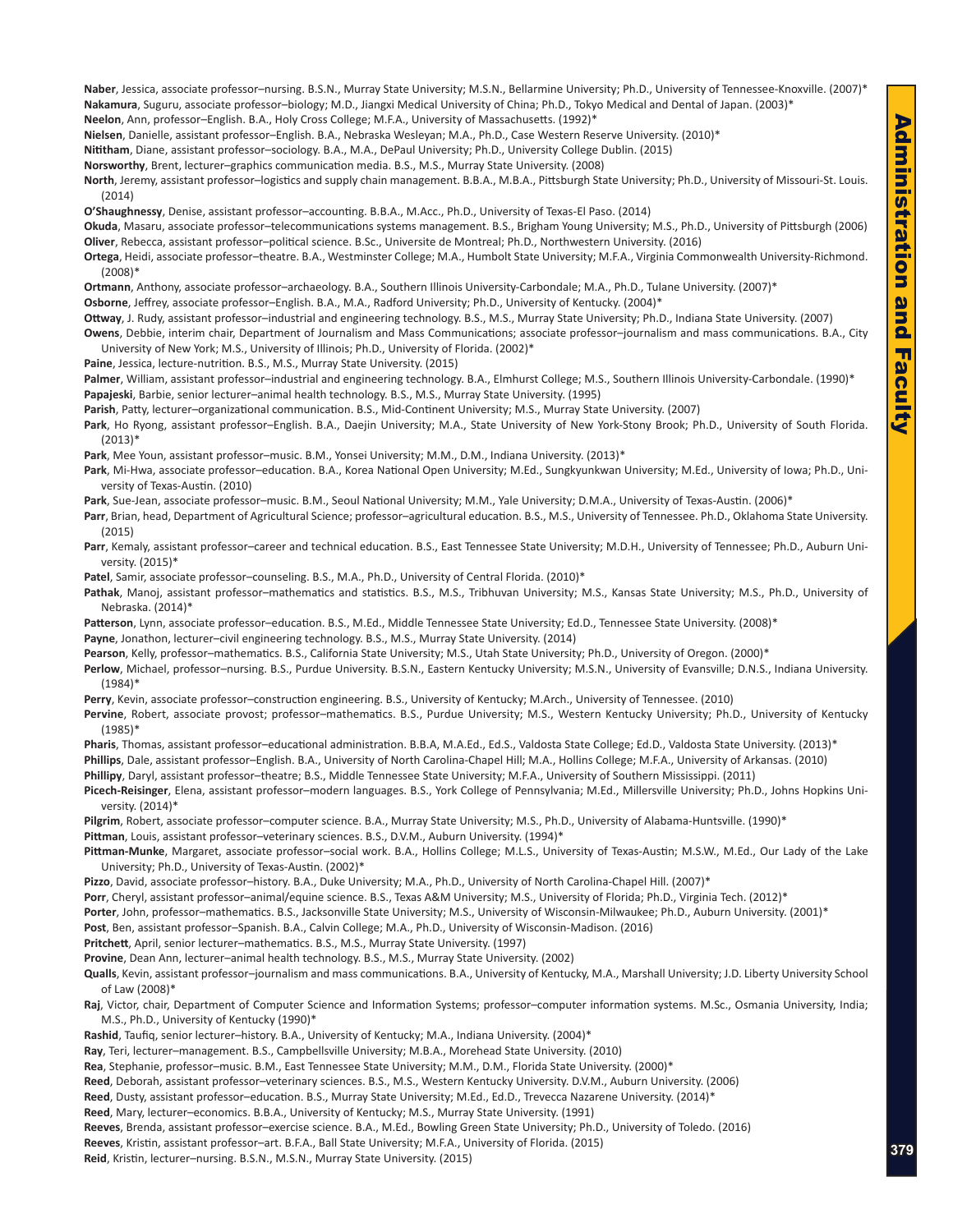- **Revell**, Kevin, assistant dean, Jesse D. Jones College of Science, Engineering and Technology; associate professor–chemistry. B.S., University of New Orleans; M.S., Iowa State University; Ph.D., University of South Florida. (2006)\*
- **Ridley**, Joshua, assistant professor–engineering and physics. B.S., Grove City College; M.S., Ph.D., West Virginia University. (2011)\*

**Riegler**, Roxane, assistant professor–German. M.A., University of Salzburg (2); Ph.D., University of Maryland. (2014)

**Rife**, Sean, assistant professor–psychology. A.A, Gainesville State College; B.S., North Georgia College and State University; M.A., East Tennessee State University (2); Ph.D., Kent State University. (2014)\*

**Riley**, Jeanetta, associate professor–education. B.A., Kentucky Wesleyan College; M.A., Ed.S., Murray State University; Ph.D., University of Southern Mississippi. (2006)\*

**Rivera**, Eleanor L., assistant professor–history. B.A., Smith College; M.A., Ph.D., University of Chicago. (2016)

- **Roach**, David, professor–mathematics. B.S., Dallas Baptist University; M.S., Ph.D., Vanderbilt University. (2000)\*
- **Robertson**, Don, vice president for student affairs; assistant professor–business. B.S., University of North Carolina-Chapel Hill; M.S., University of Tennessee; Ed.D., West Virginia University. (1991)
- **Robertson**, O.L., interim head, Department of Animal and Equine Science; lecturer–agriculture/animal science. B.S., University of Tennessee-Martin; M.S., University of Tennessee. (2001)
- **Robinson**, Julie, assistant professor–library science; reference librarian. B.A. Otterbein College, M.P.A., Northern Kentucky University, M.L.I.S., Kent State University. (2008)
- **Robinson**, Sue, lecturer–animal/equine science. B.S., University of Kentucky; M.S., Murray State University. (2005)
- **Rogers**, James, associate professor–engineering and physics. B.S., University of Evansville; M.S., Ph.D., University of Illinois. (2002)\*

**Rogers**, Kelly, associate professor–recreation. B.S., M.S., Western Kentucky University; Ph.D., University of Idaho. (1998)\*

- **Romero-Gonzalez**, Tanya, assistant professor–Spanish. B.A., Universidad de Malaga; M.A., Miami University; M.A., Ph.D., Yale University (2). (2014)
- **Rose**, Alexander, assistant professor–marketing. B.A., M.A., University of South Carolina. Ph.D., University of Arkansas. (2015)
- **Rosenberger**, Jared, assistant professor–sociology. B.A., Baldwin-Wallace University; M.A., Ph.D., University of Akron. (2013)
- **Roulston**, Helen, associate professor–English. B.A., M.A., University of Maryland. (1964)
- **Rudolph**, Holly, professor–accounting. B.S., M.B.A., Murray State University; D.B.A., Southern Illinois University. C.P.A. (1981)\*

Saar, Dayle, associate professor-biology. B.S., Benedictine University; M.B.A., North Texas State University; M.S., Ph.D., Northern Illinois University. (2004)\* **Saint Paul**, Therese, associate professor–French. B.A., M.A. Universite de Liege, Belgium; Ph.D., University of Edinburgh. (2000)\*

**Santiago**, Michelle, associate professor–agricultural economics. B.S., M.A., Ph.D., University of Missouri-Columbia. (2013)

**Schneiderman**, Steven, associate professor–industrial and engineering technology. B.S., M.S., Ph.D., Southern Illinois University-Carbondale. P.E. (1989)\* **Schrock**, Peggy, professor–art history. B.A., M.S., University of Missouri-Columbia; M.A., University of Missouri-Kansas City; Ph.D., University of Illinois. (1990)\*

**Schroeder**, Timothy, associate professor–mathematics. B.S., Concordia University-Nebraska; M.S., Kansas State University; Ph.D., University of Wisconsin-Milwaukee. (2008)\*

**Seaton**, L. Jeff, associate professor–management. B.S., M.B.A.. University of Tennesse-Martin; Ph.D. University of Memphis. (2007)\*

**Seib**, Jerod, assistant professor–political science. B.A., Westminster College; M.A., Ph.D., Southern Illinois University (2012)

**Sheets**, Brenda, associate professor–business administration. B.A., M.A., M.S., Murray State University, Ph.D., Vanderbilt University. (1998)\*

**Shemberger**, Melony, assistant professor–journalism and mass communications. B.A., Western Kentucky University; M.S., Murray State University; Ph.D., Tennessee State University. (2013)\*

**Shultz**, Alyx, associate professor–agriculture. B.S., Iowa State University; M.S., Ed.D., Texas Tech University. (2010)

**Siebold**, Bert, professor–industrial and engineering technology. B.S., State University of New York-Oswego; M.Ed., Western Kentucky University; Ph.D., Ohio State University. (1982)\*

**Silva**, Simone, associate professor–economics. B.S., UNESP, Brazil; M.A., University of Brasilia; M.A., Ph.D., Tulane University. (2008)\*

**Singh**, Meenu, associate professor–computer information systems. B.E., Rangoon Institute of Technology; M.S., Western Illinois University-Macomb; Ph.D., University of Kentucky (2002)\*

**Singh**, Shri, professor–microbiology; D.V.M., Ph.D., U.P. Agricultural University. (1989)\*

**Smetana**, Zbynek, chair, Department of Art and Design; associate professor–art. B.A., Humbolt State University; M.A., Ph.D., Rutgers University. (1998)\*

**Smith**, Dustin, assistant professor–mathematics and statistics. B.S., Huntington College; M.A., University of South Carolina; Ph.D., Western Michigan University.  $(2014)^*$ 

**Smith**, Frances, associate professor–organizational communication. B.S., Lipscomb University; M.S., Murray State University; Ph.D., University of Missouri. (2008)\*

**Smith**, Katherine, assistant professor–marketing. B.B.A., University of Louisiana-Monroe; M.B.A., D.B.A., Louisiana Tech University. ( 2011)\* **Smith**, Murphy, Dill distinguished professor–accounting. B.B.A., M.B.A., University of Louisiana-Monroe; D.B.A., Louisiana Tech University. (2011) **Smith**, Ramona, lecturer–computer science. B.A., M.S., University of Nebraska-Lincoln. (1998)

**Song**, Juyoung, associate professor–English. B.A., Kyung Sung University; M.A., Pusan National University; Ph.D., Ohio State University. (2009)\* **Spicer**, Kristen, assistant professor–occupational safety and health. B.S., University of Tennessee; M.S., Ph.D., Vanderbilt University. (2014)\* **Spier**, Timothy, assistant professor–biology. B.S., Truman State University; M.S., Morehead State University; Ph.D., Southern Illinois University. (2014)\* **Sroda**, Mary Sue, chair, Department of English and Philosophy; associate professor–English. B.A., Nazareth College of Rochester; M.A., Ph.D., University of South Carolina. (1998)\*

**Stambaugh**, Clyde, professor–accounting. B.A., Eastern Kentucky University; M.S., D.B.A., University of Kentucky (1986)\*

**Stanczyk**, Kathy, assistant professor–nutrition. B.S., Southern Illinois University; M.S., Eastern Illinois University; Ph.D., Capella University. (2014)\*

**Still**, Steven, assistant professor– agricultural science. B.S., Ohio State University; M.Ed., Rio Grande University; M.S., Ph.D., University of Illinois-Champaign. (2015)

**Stinchcomb**, Gary, assistant professor–geosciences. B.A., Pennsylvania State University; M.S., Temple University; Ph.D., Baylor University. (2014)\*

**Stone**, Staci, interim dean, College of Humanities and Fine Arts; associate professor–English. B.A., University of Alabama; M.A., Ph.D., University of South Carolina. (2000)\*

**Super**, Janice, assistant professor–management. B.S., University of Pittsburgh; M.S.A.S., Ph.D., University of Kansas. (2014)

**Subedi**, Bikram, assistant professor–chemistry. B.S., M.S., Tribhuvan University–Nepal; Ph.D. Baylor University. (2016)

**Sutrick**, Kenneth, associate professor–computer information systems. B.A., University of Wisconsin-Madison; Ph.D., University of California-Berkeley. (1984)\*

**Swisher**, Eric, professor–music. B.M.E., University of Oklahoma; M.M., Indiana University; D.M.A., University of North Texas. (2003)\*

**Taylor**, Justin, assistant professor–mathematics. B.S., Southeast Missouri State University; M.S., Ph.D., University of Kentucky (2011)\*

**Tennyson**, Matthew, assistant professor–computer science. B.S., Rose-Hulman Institute of Technology; M.S., Bradley University; Ph.D., Nova Southeastern University. (2015)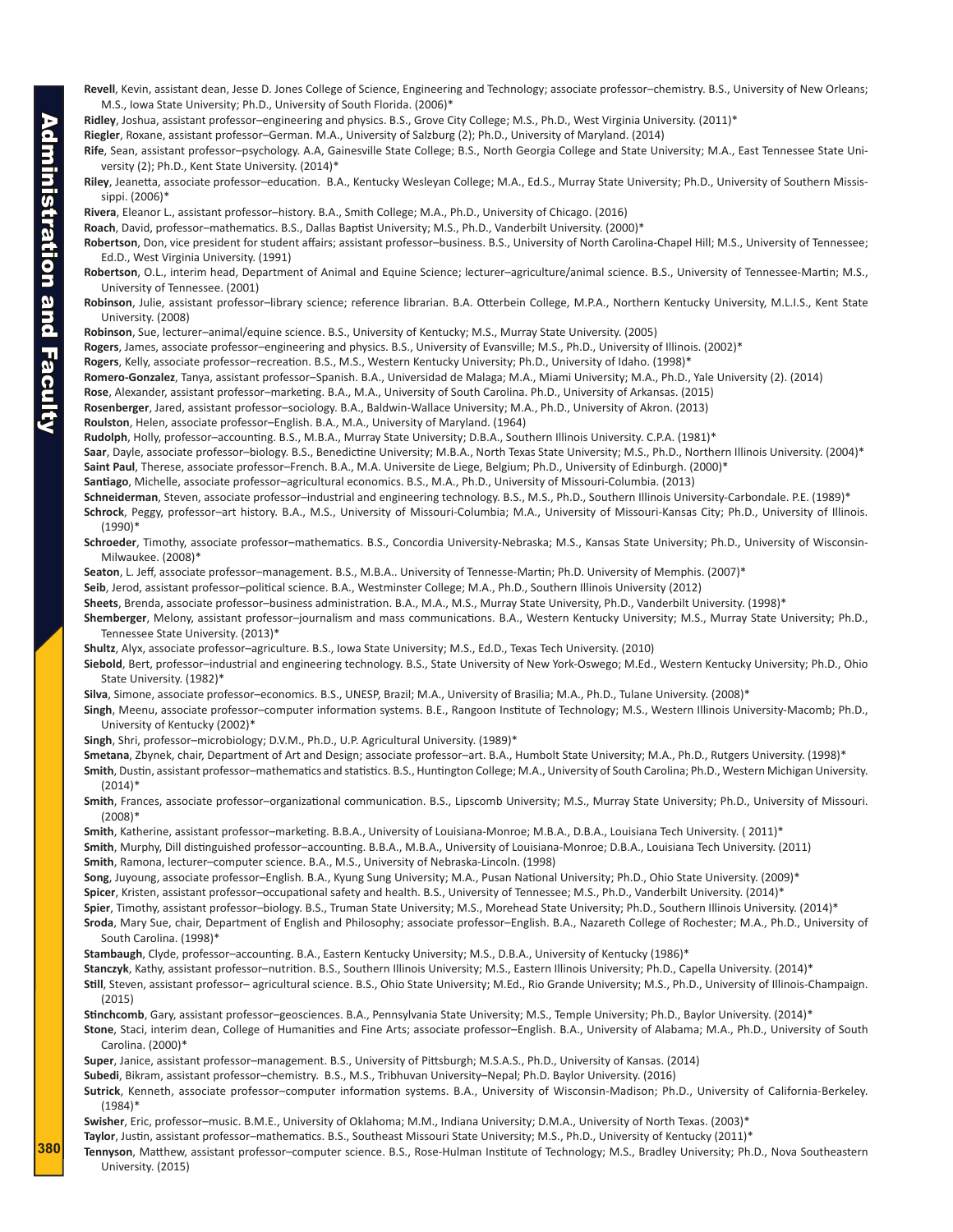- **Terry**, Miranda, assistant professor–health information. B.A., Eastern Illinois University; M.S., Ph.D., University of Illinois. (2015)\*
- **Tervo**, Wayne, associate professor–accounting. B.B.A., University of West Georgia; M.S., Ph.D., University of Texas-San Antonio. (2006)\*
- **Thiede**, Theodore, associate professor–engineering and physics. B.S., U.S. Naval Academy; M.S.E., Purdue University; Ph.D., Iowa State University. (1996)\* **Thomas**, Elizabeth, senior lecturer–journalism. B.S., University of Florida; M.S., Murray State University. (2011)
- **Thome**, Edward, chair, Department of Mathematics and Statistics; associate professor–mathematics. B.S., M.S., Ph.D., Kansas State University. (1991)\* **Thurmond**, Janice, lecturer–nursing. B.S.N., M.S.N., Murray State University. (1996)
- **Tillson**, Lou, professor–organizational communication. B.A., Glenville State College; M.A., West Virginia University; Ph.D., Ohio University. (1992)\* **Tinsley**, Carolyn, lecturer–nursing. B.S.N., M.S.N., Murray State University. (2009)
- **Todd**, Dana, associate professor–nursing. B.S.N., M.S.N., Murray State University; Ph.D., University of Tennessee Health Science Center. (2001)\*
- **Todd**, Timothy, dean, Arthur J. Bauernfeind College of Business; professor–organizational communication. B.A., M.A., Western Kentucky University; Ed.D., North Carolina State University. (1995)\*
- **Trites**, Latricia, professor–English. B.A., M.A., Texas Tech University; Ph.D., Northern Arizona University. (2000)\*
- **Trzepacz**, Chris, assistant professor–biology. B.S., University of Massachusetts; Ph.D., University of Cincinnati College of Medicine. (2008)\*
- **Tubbs**, Cynthia, lecturer–industrial and engineering technology. B.S., M.S., Murray State University. (2001)
- **Umstead**, Eric, assistant professor–special education. B.S., Murray State University; M.Ed., Vanderbilt University; M.Ed., Ed.D., Tennessee State University. (2000)\*
- **Utgaard**, John, professor–art. B.F.A, Kansas City Art Institute; M.F.A., Alfred University. (2005)\*
- **Van Hooser**, J.D., lecturer–animal/equine science. B.S., M.S., Murray State University. (2003)
- **Valentine**, Robert, senior lecturer–communication. B.A., M.A., University of Kentucky. (2000)
- **Veatch**, Johna, assistant professor–veterinary sciences. B.S., M.S., Emporia State University; D.V.M., Ph.D., Kansas State University. (2000)
- **Volp**, Robert, associate professor–chemistry. B.S., University of Wisconsin-Stevens Point; Ph.D., University of Wisconsin-Madison. (1983)\*
- **Waddill**, Paula, chair, Department of Psychology; professor–psychology. B.S., Oklahoma State University; M.S., University of Tennessee; Ph.D., Purdue University. (1994)\*
- **Walker**, Paul, associate professor–English. B.A., Brigham Young University; M.A., Northern Arizona University; Ph.D., Arizona State University. (2007)\* **Walsh**, Justin, assistant professor–theatre. B.F.A., Miami University; M.F.A., West Virginia University. (2010)\*
- **Wann**, Daniel, professor–psychology. B.S., Baker University; M.S., Emporia State University; Ph.D. University of Kansas. (1991)\*
- **Washington**, Barbara, chair, Department of Adolescent, Career and Special Education; associate professor–special education. B.S., M.Ed., Ph.D., Peabody College of Vanderbilt University (2007)\*
- Weber, Peter, assistant professor-nonprofit leadership studies. M.A., M.I.S., University of Bologna (Italy); Ph.D., Indiana University. (2015)\*
- **Webster**, Brent, lecturer–music. B.A., Murray State University; M.M., University of Kentucky. (2015)
- **Weimer**, Steven, assistant professor–music. B.A., Murray State University; B.M., Western Illinois; M.M., Bowling Green State University; D.M.A., College-Conservatory of Music, University of Cincinnati. (2015)
- **Weinberger**, Dena, assistant professor–biology. B.A., Concordia College; Ph.D., University of Wisconsin-Milwaukee. (2016)
- **Weir**, Ryan, assistant professor–library science. B.S., M.L.S., Indiana State University. (2008)
- Weis, Roger, professor–nonprofit leadership studies. B.A., M.A., Marshall University; Ed.D., University of Kentucky (1989)<sup>\*</sup>
- **Welsch**, F. Gilland, senior lecturer–journalism and mass communications. B.S., M.S., University of Southern Mississippi. (1992)
- **Whaley**, David, dean, College of Education and Human Services, professor, education. B.S., M.S., University of California; Ph.D., Cornell University. (2012**) White**, David, professor–biology. A.B., M.A., DePauw University; Ph.D., University of Louisville. (1988)\*
- **White**, H. Allen, professor–journalism and mass communications. B.A., M.S., Murray State University; Ph.D., University of Tennessee. (1991)\*
- **Whiteman**, Howard, professor–biology. B.S., Allegheny College; Ph.D., Purdue University. (1996)\*
- **Whittaker**, Rachel E., assistant professor–chemistry. B.S., Abilene Christian University; Ph.D, University of Texas. (2016)
- **Williams**, Rebecca, assistant professor–art. B.A., University of Louisiana; M.A.Ed., Ph.D., University of Georgia. (2015)
- **Wilson**, Randal, assistant professor–educational administration. B.S., M.S., Murray State University; Ph.D., University of Nebraska. (2013)\*
- **Worley**, Timothy, assistant professor–organizational communication. B.A., Samford University; M.A., Ph.D., University of Georgia. (2013)**\***
- **Wortham**, Tracey, chair, Department of Occupational Safety and Health; professor–occupational safety and health. B.S., M.S., Pennsylvania State University; Ph.D., Texas Tech University. (1995)\*
- **Wright**, Keith, lecturer–agricultural systems technology. B.S., M.S., Murray State University. (2012)
- **Wright**, Leigh, assistant professor–journalism and mass communications. B.A., M.F.A., Murray State University. (2012)
- **Wright**, Sterling, associate professor–biology. B.S., M.S., Texas Tech University; Ph.D., University of Texas-Austin. (1998)\*
- **Wu**, Echo, assistant professor–education. B.A., University of International Relations; M.Ed., University of New South Wales; M.Phil., University of Hong Kong; Ph.D., University of Virginia. (2012)\*
- **Wu**, Jie, associate professor–Chinese. B.A., Fudan University; M.A., University of Colorado; M.A., Ph.D., University of Washington. (2011)
- **Wurgler**, Pamela, chair, Department of Music; professor–music. B.M.E., Baylor University; M.M., University of Cincinnati; Ph.D., Ohio State University. (1994)\*
- **Wylie**, Jeffrey, senior lecturer–social work. B.S., Gardner-Webb College. Master of Divinity, M.S.W., Southern Baptist Theological Seminary. (1997)
- **Xia**, Saihua, associate professor–English. B.A., Hunan Normal University, China; M.A. University of International Business and Economics, Beijing, China; M.S., Ph.D., State University of New York-Albany. (2006)\*
- **Xu**, Junyi, assistant professor–economics. B.S., Fudan University; M.A., Ph.D., State University of New York-Binghamton. (2015)

**Xu**, Yuejin, associate professor–education. B.A., Yangzhou University; M.A., Suzhou University; Ph.D., University of Alabama. (2007)\*

- **Yarali**, Abdulrahaman, professor–telecommunications systems management. B.S., University of Florida; M.S., George Washington University; Ph.D., Virginia Polytechnic Institute and State University. (2003)\*
- **Yayenie**, Omer, professor–mathematics. B.S., M.S., Addis Ababa University, Ethiopia; Ph.D., Temple University. (2003)\*
- **ZeRuth**, Gary, assistant professor–biological sciences. B.S., Ph.D., University of South Florida. (2014)
- **Zhang**, Qiaofeng (Robin), chair, Department of Geosciences; professor–geosciences. B.Sc., Nanjing University; M.Sc., Chinese Academy of Science; Ph.D., University of Western Ontario. (2003)\*
- **Zhang**, Tan, professor–mathematics. B.S., University of Wisconsin-Madison; M.S., Utah State University; Ph.D., University of Oregon. (2000)\* **Zirbel**, Jay, associate professor–industrial and engineering technology. B.S., M.S., University of Wisconsin-Stout; Ph.D., Texas A&M University. (1991)\* **Zou**, Guangming, assistant professor–teaching English to speakers of other languages. B.A., Beijing University; Ph.D., Illinois State University. (1999)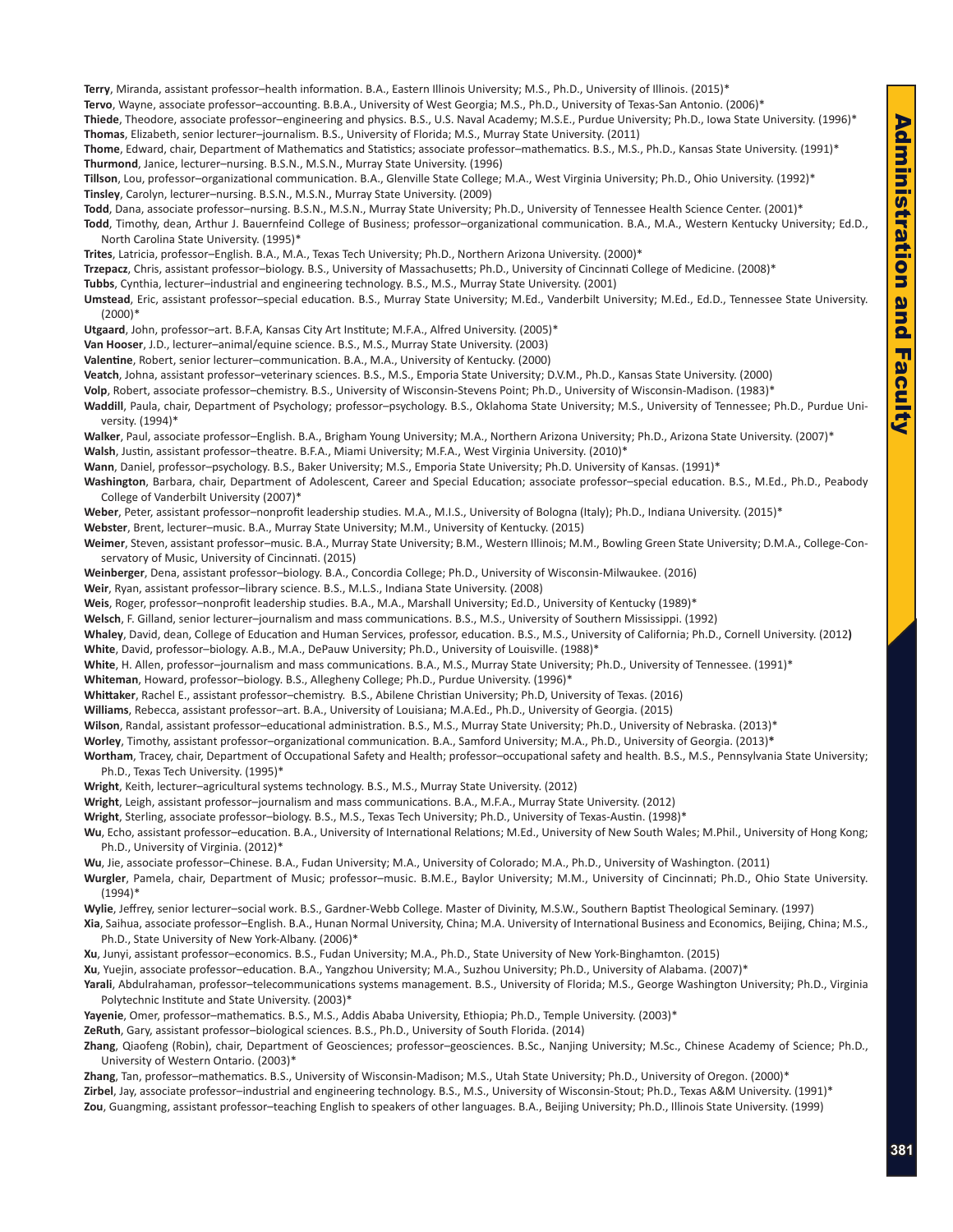## Professor Emeriti

*The Board of Regents votes to award the rank of Professor Emeritus to assistant professors, associate professors, or professors who have limited or terminated their responsibilities as ranked faculty members after ten or more years of distinguished service to Murray State University.*

**382**

**Adams**, Eddie R., industrial education and technology. (1968-1991) **Adams**, John H., English. (1967-1993) **Adelman**, Frank W., industrial and engineering technology. (1978-1994) **Alderdice**, Nancy B., business. (1989-2009) **Anderson**, Buford, physics. (1963-1998) **Anderson**, Jeffrey E., chemistry. (1983-2011) **Anderson**, Thayle K., English. (1970-2003) **Baggett**, Wallace, social work. (1970-1986) **Bailey**, Ernie R., library science. (1971-2007) **Bailey**, Gene N., graphic arts technology. (1969-1997) **Barrett**, Terry R., psychology. (1975-2000) **Batts**, R. Andrew Jr., computer science. (1975-2015) **Bates**, Karen G., music. (1978-2004) **Baust**, Joseph A., education. (1978-2009) **Beahan**, Charlotte, history. (1980-2015) **Beane**, Allan L., special education. (1977-2001) **Beatty**, Durwood W., agriculture. (1968-1995) **Beck**, Ann, political science. (2004-2015) **Bennett**, Donald E., mathematics. (1970-2009) **Benson**, James, industrial and engineering technology. (1991-2014) **Beyer**, Louis M., engineering and physics. (1967-1999) **Bishop**, Steve, art. (1979-2010) **Bodevin**, Leon, Spanish. (1999-2015) **Bogal-Allbritten**, Rosemarie, social work. (1977-2003) **Boggess**, Gary, chemistry. (1966-1999) **Booth**, James L., organizational communication. (1976-2007) **Bossing**, Lewis L., education. (1975-1999) **Boyd**, Karen W., art. (1967-1997) **Bradley**, Evelyn A., psychology. (1966-1983) **Britt**, George N., mathematics. (1964-1996) **Brockway**, Gary R., marketing. (1976-2010) **Broughton**, James, recreation. (1989-2016) **Brown**, Margaret, modern languages. (1990-2014) **Brown**, Stephen, music. (1982-2012) **Burkeen**, Oleta, nursing. (1977-2001) **Call**, William L., telecommunications systems management. (1984-2002) **Campbell**, Marlene L., computer science and information systems. (1984- 1999) **Carr**, Ann D., family and consumer studies. (1966-1998) **Carstens**, Ken, archaeology. (1978-2007) **Cartwright**, Joseph H., history. (1970-1998) **Cella**, C. Ronald, English. (1968-2000) **Chapman**, Alberta, office administration and business education. (1959- 1984) **Clark**, Armin L., geosciences. (1961-1994) **Clark**, Howell R., chemistry. (1963-1986) **Cohen**, Michael M., English. (1976-2003) **Collins**, Irma H., music. (1976-1993) **Conklin**, Raymond, music. (1973-2016) **Conley**, Harry L., chemistry. (1968-2001) **Conover**, Mary E., industrial and engineering technology. (1978-2000) **Cooper**, Geneva L., nursing. (1977-2007) **Cornelius**, Fred H., English. (1976-1997) **Cornell**, William D. Jr., biology. (1978-2006) **Cox**, M. Douglas, veterinary sciences. (1995-2004) **Crafton**, Arvin D., school administration. (1966-1993) **Culpepper**, Jetta C., library science. (1969-2009) **Daughaday**, Charles, English. (1966-1997) **Daughaday**, Lillian, sociology. (1981-2013) **Davis**, James, animal and equine science. (1984-2014) **Dougherty**, Richard J., art. (1992-2013) **Dressler**, John, music. (1989-2016) **Driskill**, C. Dwayne, agriculture/agricultural mechanization. (1984-2015) **Duobinis-Gray**, Leon, biology. (1988-2016) **DuFord**, Sally, family and consumer studies. (1977-1999) **Duncan**, Don D., physics. (1967-2003) **Earnest**, James David, English. (1976-2004) **Eldredge**, David L., computer information systems. (1976-2000) **Elgin**, Jean K., nursing. (1972-1988)

**Etherton**, Robert C., physics. (1967-1994) **Eversmeyer**, Harold E., biology. (1964-1994) **Fairbanks**, Kenneth B., mathematics. (1979-2009) **Fazi**, Frank, graphic arts technology. (1965-1985) **Fender**, David, occupational safety and health. (1995-2016) **Ferguson**, John W., Spanish. (1965-1997) **Flood**, Eugene, management. (1966-1979) **Foreman**, Terry H., philosophy and religious studies. (1975-2001) **Forrester**, Kent H., English. (1971-1995) **Fox**, Robert B., education. (1968-1983) **Frame**, Charles, dietetics. (1999-2009) **Fuller**, Marian J., biology. (1967-2000) **Furches**, Jeanette P., nursing. (1974-1994) **Furches**, W. Harry, art. (1963-1993) **Fuhrmann**, Joseph T., history. (1978-2006) **Gantt**, Vernon W., speech communication. (1973-2000) **Garfield**, Gene J., political science. (1970-2004) **Gibson**, Vanda Jean, child studies. (1955-1984) **Giles**, Howard C., economics. (1964-1989) **Goodell**, John, mathematics. (1994-2004) **Greer**, Marlin E., telecommunications systems management. (1979-2010) **Griffin**, John B., library science. (1977-2007) **Grimes**, J. Milton, German. (1972-2007) **Guin**, Larry, finance. (1978-2012) **Hainsworth**, Jerome C., education. (1973-1998) **Hammons**, JoAnn, communication disorders. (1989-2010) **Haney**, Roger D., journalism and mass communications. (1977-2004) **Harcourt**, Jules, office systems and business education. (1968-1991) **Harrison**, Carroll F., Jr., speech communication and theatre. (1970-1986) **Harrison**, Dannie E., economics. (1969-2007) **Head**, Nita J., recreation and physical education. (1956-1982) **Head**, Robert W., art. (1966-1997) **Heim**, Keith M., library science. (1974-1996) **Helton**, Roy Jr., English. (1967-2015) **Henley**, Melvin B., chemistry. (1964-1996) **Herndon**, Jerry, English. (1969-1997) **Herren**, Charles E., veterinary science. (1977-1991) **Higginson**, Bonnie, regent's professor, education. (1979-2013) **Holcomb**, Elizabeth Powell, nursing. (1981-2008) **Holcomb**, Thomas F., guidance and counseling. (1971-2009) **Holt**, William J., health, physical education and recreation. (1960-1991) **Honchul**, Delbert, management. (1967-1981) **Honchul**, Quava S., library science. (1966-1987) **Hooks**, Janice, education. (1965-2003) **Horwood**, Stephen E., graphic communications management. (1976-2008) **Hough**, Aldean L., English. (1962-1987) **Hulick**, Charles H., III, education. (1985-2004) **Hussung**, Karl F., chemistry. (1957-1992) **Jacobs**, Martin, education. (1994-2016) **Jacquot**, Ruth H., education. (1989-1999) **Johnson**, Michael E., art. (1973-2008) **Johnson**, Willis N., education. (1977-1999) **Johnston**, Timothy C., biology. (1986-2016) **Jones**, Donald E., education. (1966-1987) **Jones**, Gary D., mathematics. (1969-2003) **Jones**, Steven H., anthropology and social work. (1977-2012) **Julian**, Frank H., accounting/legal studies. (1974-2004) **Kadel**, Wade L., veterinary science. (1978-1997) **Keeslar**, Suzanne, French. (1966-1996) **Kellie**, Andrew C., industrial and engineering technology. (1982-2013) **Kem**, Lee, education. (2000-2016) **Kind**, Thomas C., geosciences. (1976-2009) **Kipphut**, George, geosciences. (1991-2016) **Koenecke**, William, education. (2001-2012) **Kraemer**, David, occupational safety and health. (1986-2014) **Krizan**, A. C., office systems and business education. (1978-2000) **Kruger**, John M., industrial and engineering technology. (1982-1998) **Landini**, Ann, journalism. (1985-2012) **Lanier**, Michael T., management. (1991-2009)